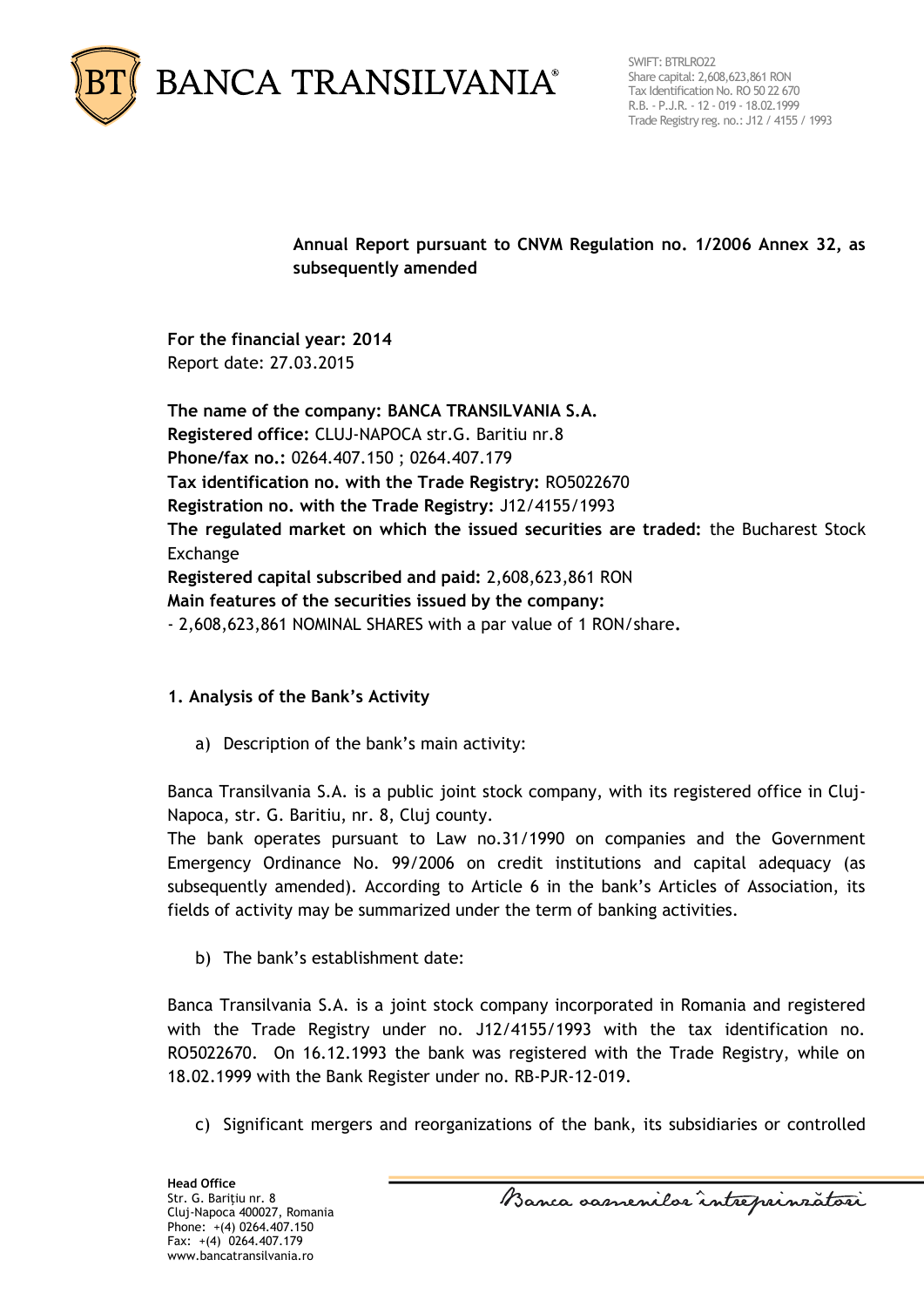companies during the financial year:

BT is a joint-venture banking institution (with foreign and domestic shareholders). The European Bank for Reconstruction and Development (EBRD) is a significant shareholder as of 20.12.2001, owning 14,33% of the share capital, as at 31.12.2014.

Banca Transilvania is the main company in the BANCA TRANSILVANIA Financial Group, and follows a policy of expanding the range of financial services provided to its clients. The Group operates in the financial sectors, such as banking, investment management, consumer financing, leasing and security trading. The entire range of financial products, including banking products and the products offered by the subsidiaries of the Group, are provided to the clients through a unique distribution network integrated under the BT logo.

The group subsidiaries in which BT holds direct and indirect participations are: BT Leasing Transilvania IFN S.A. , BT Securities S.A. , BT Direct IFN S.A. , BT Building SRL , BT Investments SRL , BT Asset Management SAI S.A. , Compania de Factoring SRL , BT Solution Agent de Asigurare SRL , BT Safe Agent de Asigurare SRL , BT Intermedieri Agent de Asigurare SRL , BT Operational Leasing S.A, BT Leasing MD SRL (Moldova) , BT Asiom Agent de Asigurare SRL , Transilvania Imagistica S.A. and Improvement Credit Collection SRL.

The bank holds over 50% of the shares in two investment funds it consolidates: BT Invest and BT Invest1.

The activity of the subsidiaries and the bank's percentage of participation in the subsidiaries is presented in the Financial Statements.

d) Description of the acquisitions and/or sales of assets:

In 2014 Banca Transilvania opened a subunit (BT ROMA) and closed 5 subunits.

The gross value of investments in the group at the end of 2014, according to the International Standards for Financial Reporting adopted by the European Union, increased by 1% in 2014 vs. 2013, respectively from 115.96 million RON to 116.86 million RON. In 2014 the share capital of Improvement Credit Collection was increased by the direct participation of Banca Transilvania with 900 thousand RON, thus reaching 99.89%.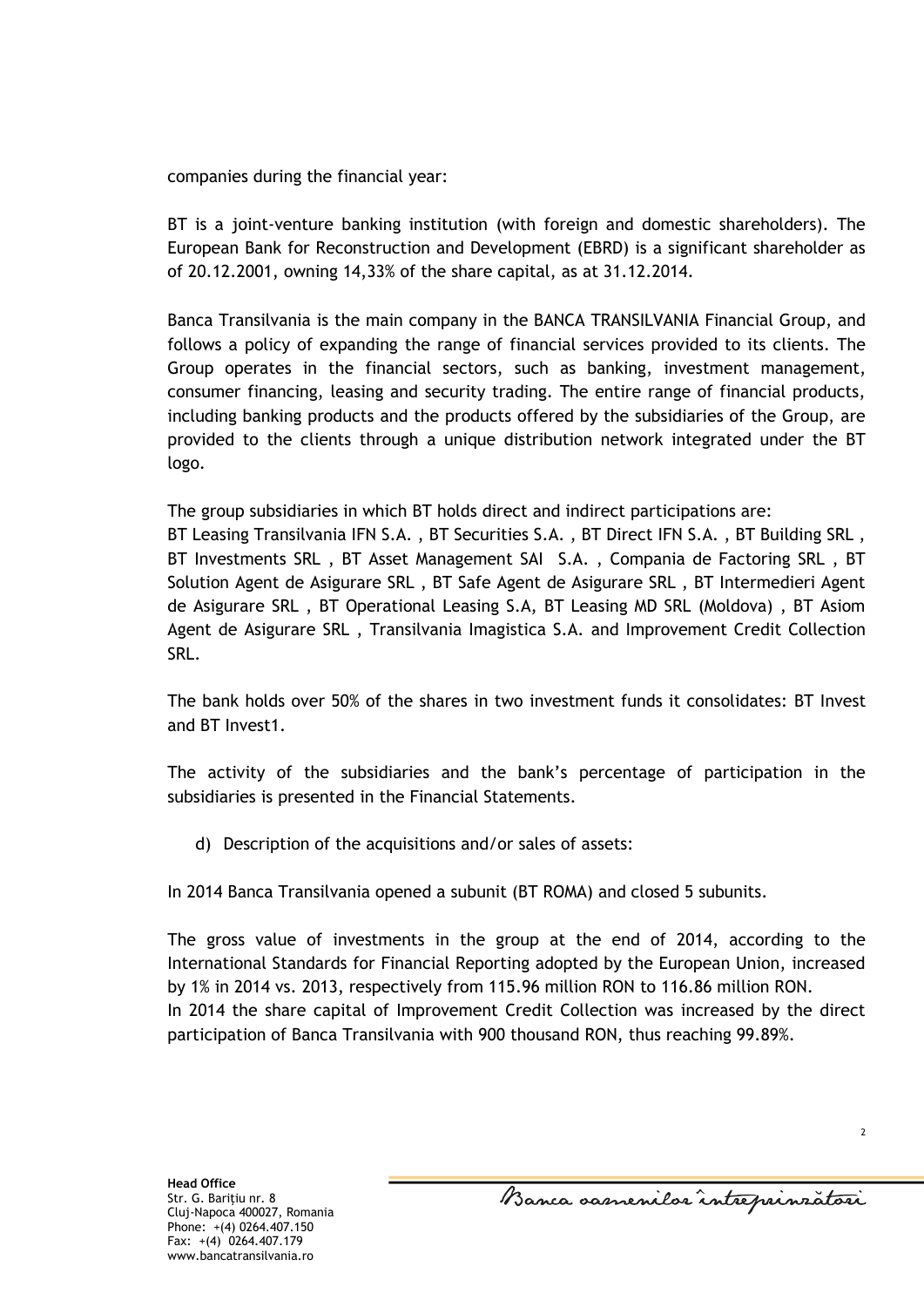In the last quarter of 2014 a contract was signed to take over 100% of the Volksbank stocks. As a result, it is expected to increase the retail segment by approx. 190,000 clients.

e) The main results of the assessment of the bank's activity:

The external auditor of the bank - KPMG Audit SRL - audited the financial statements of the bank as at December 31, 2014.

According to the audit opinion, the financial statements reflect in all significant aspects the bank's financial position, the individual result and cash flows in conformity with the International standards of Financial Reporting endorsed by the European Union.

In 2014 the Internal Audit Department audited 29 branches including related agencies, 172 agencies, HQ departments and 8 subsidiaries, covering the whole audit plan proposed for the year 2014. The general objectives of the 2014 audit focused mainly on risk management as well as the assessment of the overall control system implemented on transactions and / or processes / flows, covering the entire range of risks. The evaluation of the control system was performed according to the Internal Audit Statute and the International Audit Standards.

The results of the bank's assessment are presented in KPMG's Independent Auditor's Report, attached hereto.

## **1.1.1. General items of the assessment for the financial year ended 31 December 2013**

Banca Transilvania recorded very good results in 2014. The individual financial statements prepared in accordance with the International Financial Reporting Standards adopted by the European Union (NBR's Order no. 27/2010 as subsequently amended and supplemented) are presented below:

| • Gross profit                                 | 505.05 million RON                |
|------------------------------------------------|-----------------------------------|
| $\blacksquare$ Net profit                      | 434.33 million RON                |
| • Total Assets                                 | 35,619.51 Million RON             |
| • Solvency ratio                               | 17.32%                            |
|                                                | (15.24% without including profit) |
| • Return on capital (ROE)                      | 12.98%                            |
| • Market share in terms of assets              | 9.78%                             |
| • Liquidity ratio according to NBR regulations | between 2.77 and 22.57            |

Banca samenilor intreprinzatori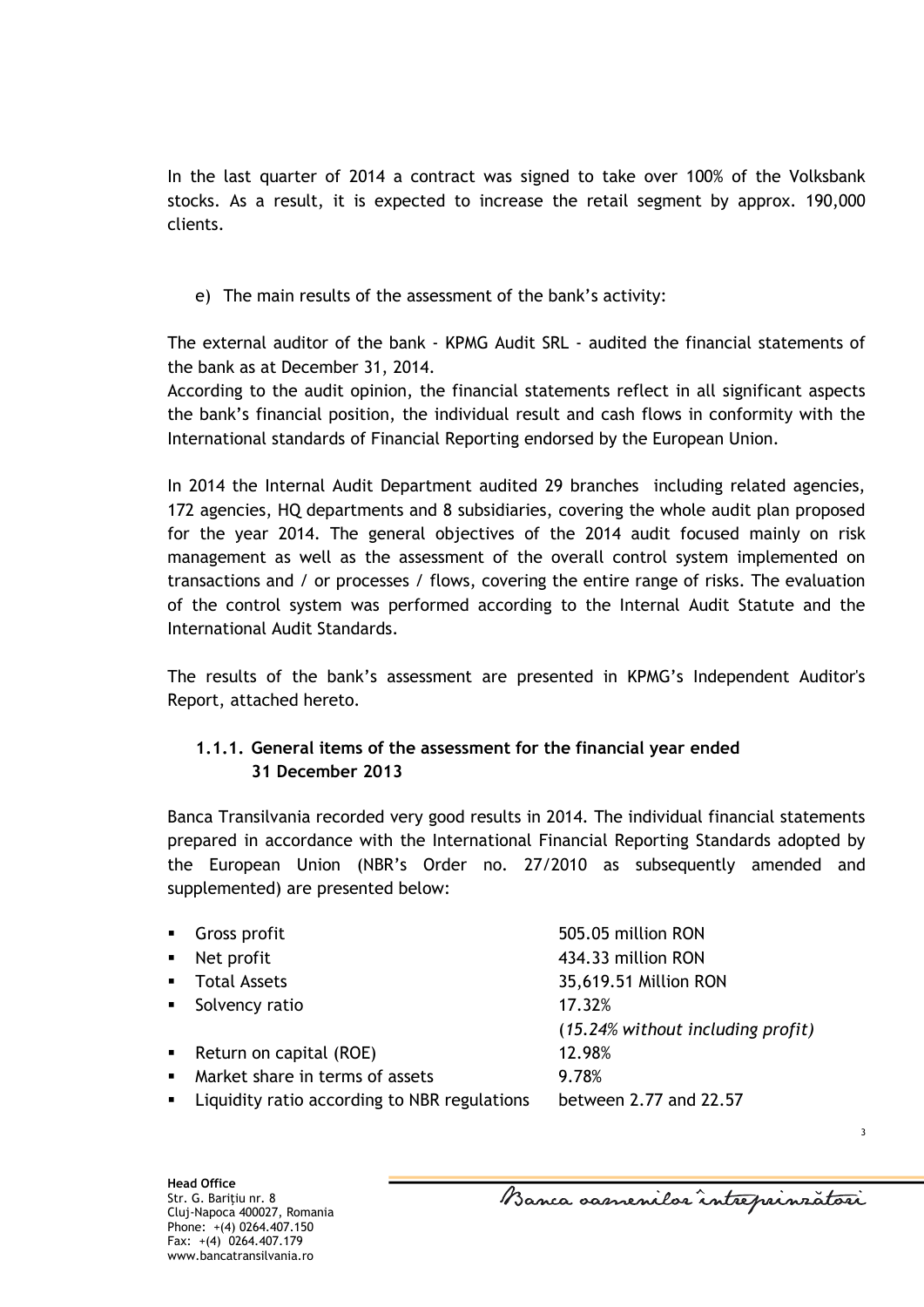## **1.1.2. Assessment of the Bank's Technical Level**

**The territorial network of Bancii Transilvania S.A. as at 31 December 2014** includes 538 open functional units (without the HQ), compared to 542 open functional units at 31 December 2013.

At the end of 2014 the Bank had a number of 929 operational ATM's and 21,159 POS's installed. The total number of cards issued by BT as at 31 December 2014 was 2,346,194.

Description of the main products supplied and/or services rendered:

The offer of Banca Transilvania has expanded during the current financial year with products, services and campaigns aimed at individuals and companies, and one of the objectives attained this year by BT was the launching of solutions designed to effectively and continuously support its client's activities.

## *RON operations*

- *-* cash operations;
- settlement operations;
- current accounts;
- deposits;
- loans to companies and individuals;
- letters of guarantee;
- payments through the Direct Debit and Standing Order systems;
- the BT Ultra-Multicash electronic service
- the Internet Banking BT 24 service
- the electronic customs payment confirmation service (Vama On-Line)
- the Trezo Direct service;
- the Voice Teller and Fax Teller automatic services for banking services;

- depositing and keeping treasureable objects and other treasureable valuables in the treasury;

- economic and financial consultancy, technical support, services at the Office of Payment Incidents;

- services at the Bureau of Banking Risks;
- information on exchange rates applied for the previous period;
- operations with treasury bills;
- card operations in RON;
- factoring ;
- mobile banking, Phone Banking, etc.
- *FX operations*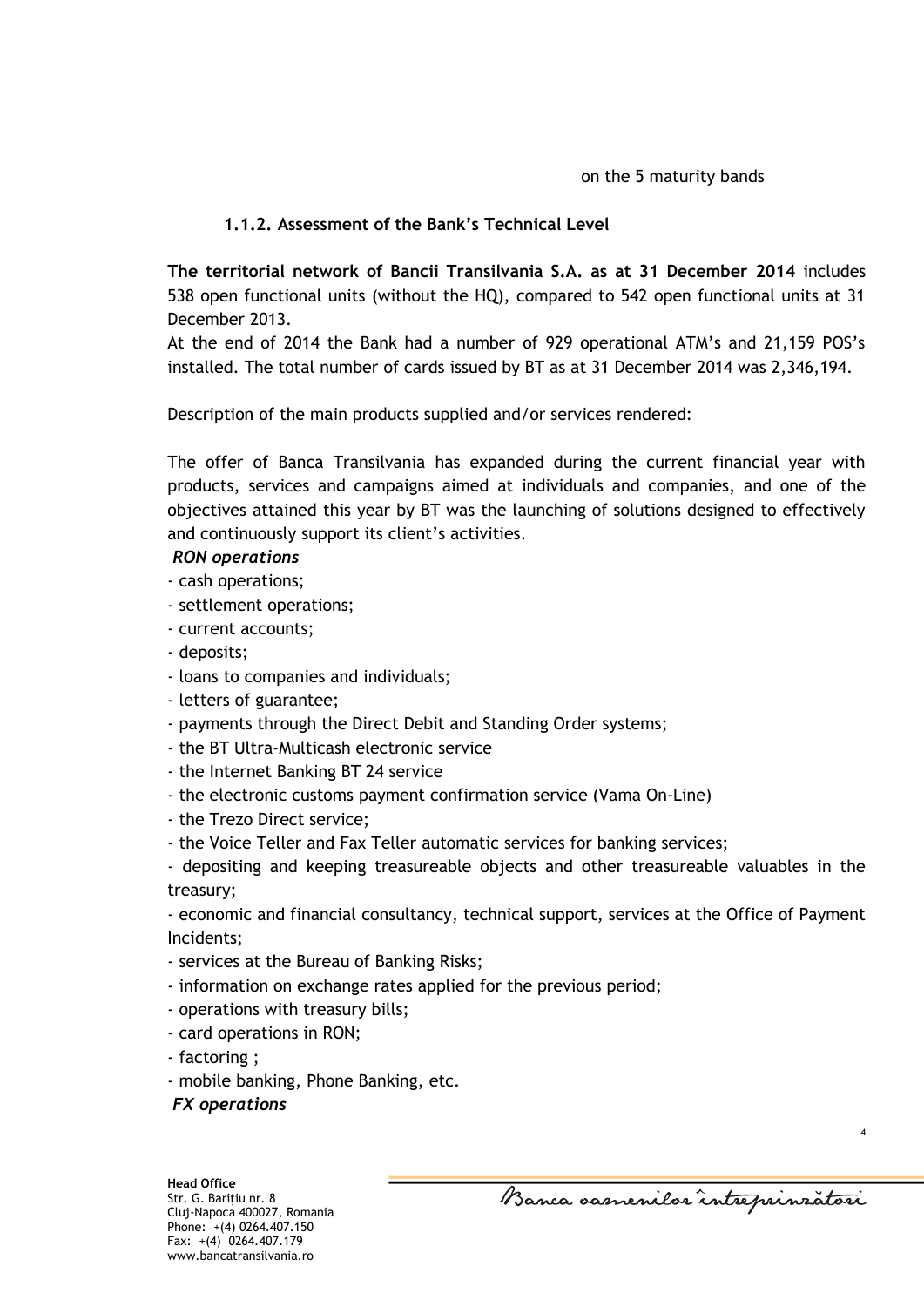- operations on the FX market;
- deposits;
- loans to companies and individuals;
- cheque operations;
- payment order operations;
- operations with documentary letters of credit (export and import);
- incasso operations;
- guarantee based operations;

- submission of letters of credit, letters of guarantee, amendments, investigations (Swift commissions);

- transfer of FX amounts (Western Union);
- visa fee payment;
- BT Money Connect;
- FX card operations, etc.

In addition to the above data related to the description of the products, we would like to point out the following:

a)the main markets for each product and service, as well as the methods of distribution are the domestic and international banking markets;

The entire range of financial products, including banking products and the products offered by the subsidiaries of the Group, are provided to the clients through a unique distribution network integrated under the BT logo.

b) the weight of each product or service type in the bank's revenues and total turnover are presented in the Report from the Board of Directors of Banca Transilvania S.A., attached hereto;

c) the new products and services considered for which a substantial volume of assets will be allocated in the next financial year, are those related to:

- the contactless issuance of cards;
- focus on co-financing projects with EU funds;

- addition of new features to Internet Banking and Mobile Banking, such as the BT Asset Management investment funds, acquisition of vignettes;

- launching of product and service packages for contractors.

## **1.1.3. Assessment of the technical and material supply activities (domestic and foreign sources)**

This item is not significant for the bank.

#### **1.1.4. Assessment of the sales activity**

Banca samenilor intreprinzatori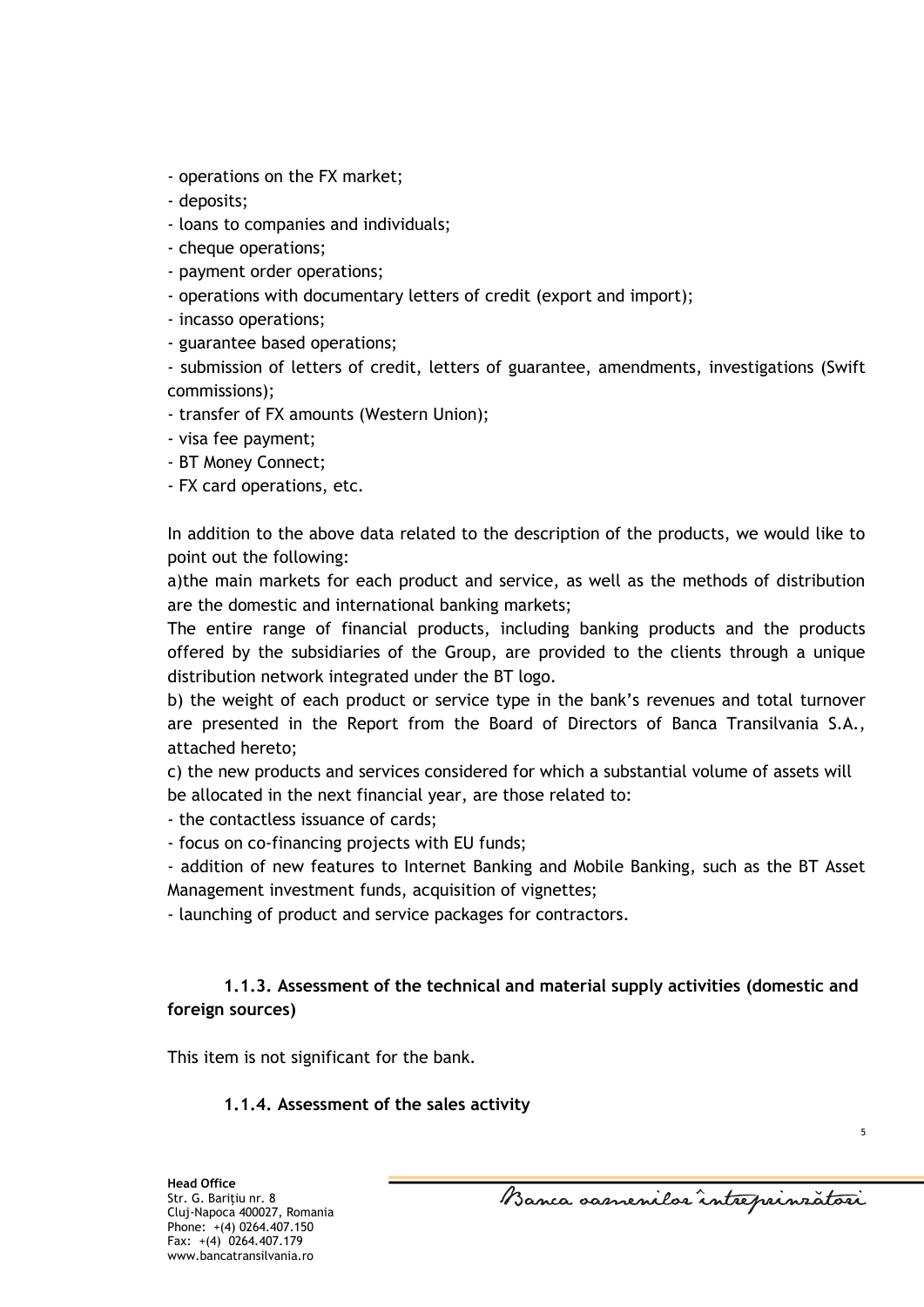As at 31.12.2014 the evolution of the sequential sales on the domestic and/or foreign market and the medium and long term sales perspectives, as well as the competition in the bank's field of activity, the market share of the products and services of the bank and of its main competitors is as follows:

#### **BUSINESS LINES PERFORMANCES IN 2014**

#### **CLIENT BASE EVOLUTION:**

The number of active clients per business lines increased in 2014 by 7% as compared to the previous year, being structured as followed:

| <b>Active BT clients</b> | 31.12.2014 | 31.12.2013 | 2014/2013 |
|--------------------------|------------|------------|-----------|
| Corporate*               | 9,840      | 9,336      | 5%        |
| SME*                     | 165,993    | 152,174    | 9%        |
| Retail                   | 1,718,191  | 1,602,771  | 7%        |
| <b>TOTAL</b>             | 1,894,024  | 1,764,281  | 7%        |

*\* The classification of the legal persons into the category of large companies or SME's is regulated by internal rules setting the conditions for the classification of clients per business segments.*

#### **CORPORATE BANKING**

In 2014 the corporate business line developed an efficient activity having a constant growth both in loans balance and account movements made by corporate and large corporate clients. The corporate loan portfolio grew by 1% in 2014 from the previous year, reaching a loan volume of 9,975 million RON, despite a higher credit balance in offbalance and provisions in proportion of 100% for bad loans. The resources raised from corporate clients by the end of 2014 were 35% higher than those in 2013, reaching 7,833 million RON. On 31 December 2014, the Corporate business line had a portfolio of 9,840 active clients. A total of 7,800 new loans to corporate clients were awarded.

#### **SMALL AND MEDIUM ENTERPRISES (SME's):**

On 31.12.2014, the number of active SME clients was 165,993 which is 9% higher than in 2013. The resources generated by the SME business line increased by 24% in 2014, reaching 3,617 million RON. The SME loan portfolio was 2,579 million RON at the end of 2014, which is 4% higher than in the previous year (despite the bad loans recorded in off-

Banca samenilor intreprinzatori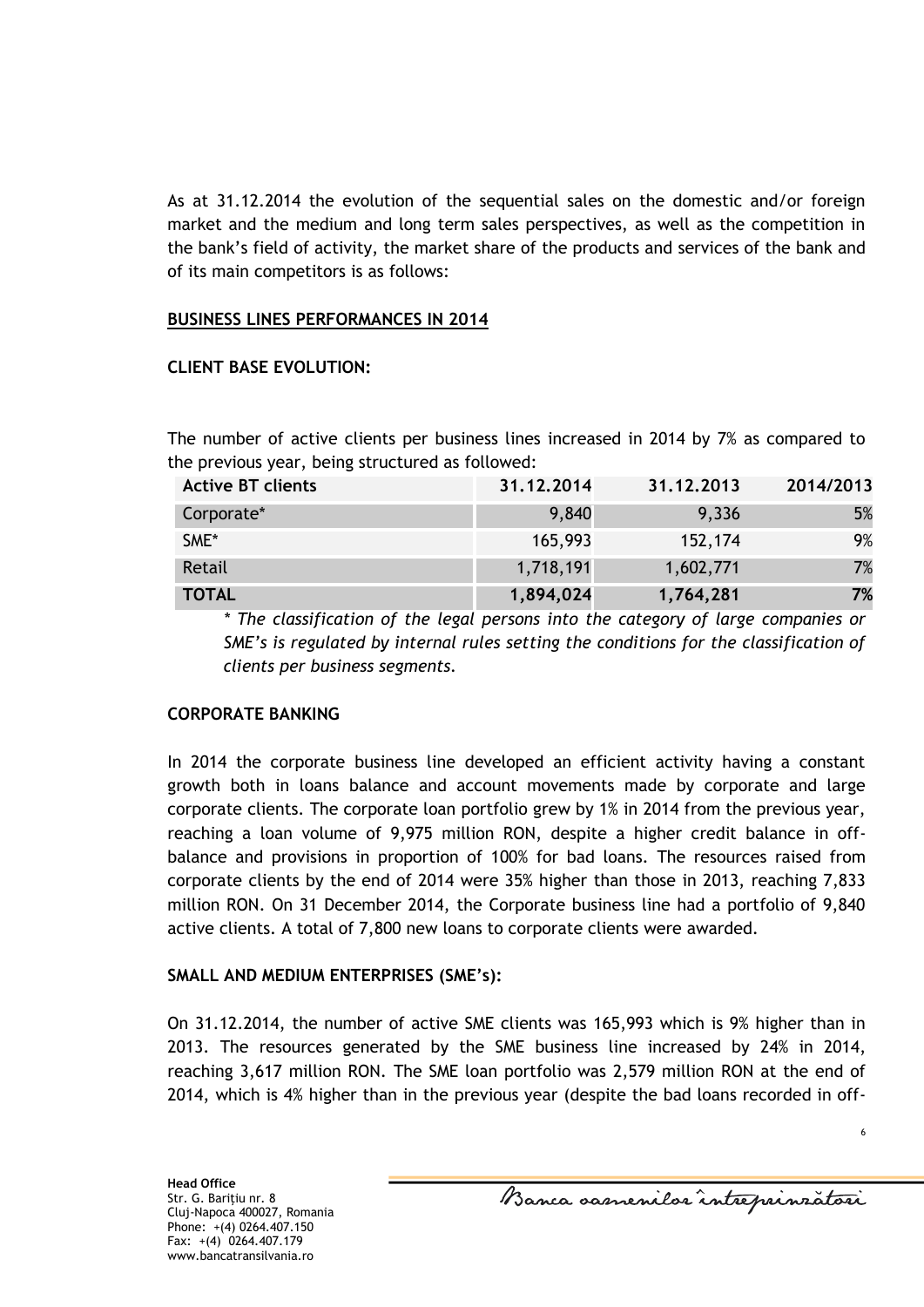balance and provisions in proportion of 100%). More than 18,200 new loans were granted in 2014 totalling over 1.8 billion RON. The campaign launched in February 2014 named "All for SME's", which consisted in offering a payment free period of 3 months for new products, brought the bank more than 6,800 new SME clients.

#### EVOLUTION OF BUSINESS SECTORS

The business sectors had a very dynamic development in 2014, contributing substantially to the increase both in balance of loans to companies and the account movements as well as non-credit products accessed by clients as follows:

The *Healthcare Department* reached a balance of 973 million RON, which is 8% higher than in 2013 with 2,605 new loans granted to medical offices.

The *Agribusiness sector* recorded an exponential growth of 80% vs. 2013, reaching a credit balance of over 1.4 billion RON in total 1,940 loans granted last year.

The year 2014 was very good for European co-financing, which increased by 114% vs. 2013, reaching over 531 million RON.

Financing in the factoring system totalled almost 1 billion RON, which is 19% higher than in 2013.

The Transaction Banking Department in 2014 brought a 17% increase to total income from operations in all business lines for companies.

#### **RETAIL BANKING**

In 2014 the retail area brought consistent growth for the bank, value of total retail loans being 2,099 million RON. The loans related to this segment increased BT retail investments by 10% vs. the previous year, reaching 7,467 million RON. The resources from retail clients in 2014 amounted to 18,595 million RON, which is 9% higher than the level recorded in 2013 (17,079 million RON).

In 2014 BT consolidated its third position as a card issuer both in the number of cards (2,346,194) and volumes, where its market share reached 17.9%. The card portfolio increased by 21% in the last 12 months. The Star BT program increased transactions with retailers on credit cards by 58% in 2014 vs. 2013.

The bank collaborated with more than 450 retailers using e-commerce.

Banca samenilor intreprinzatori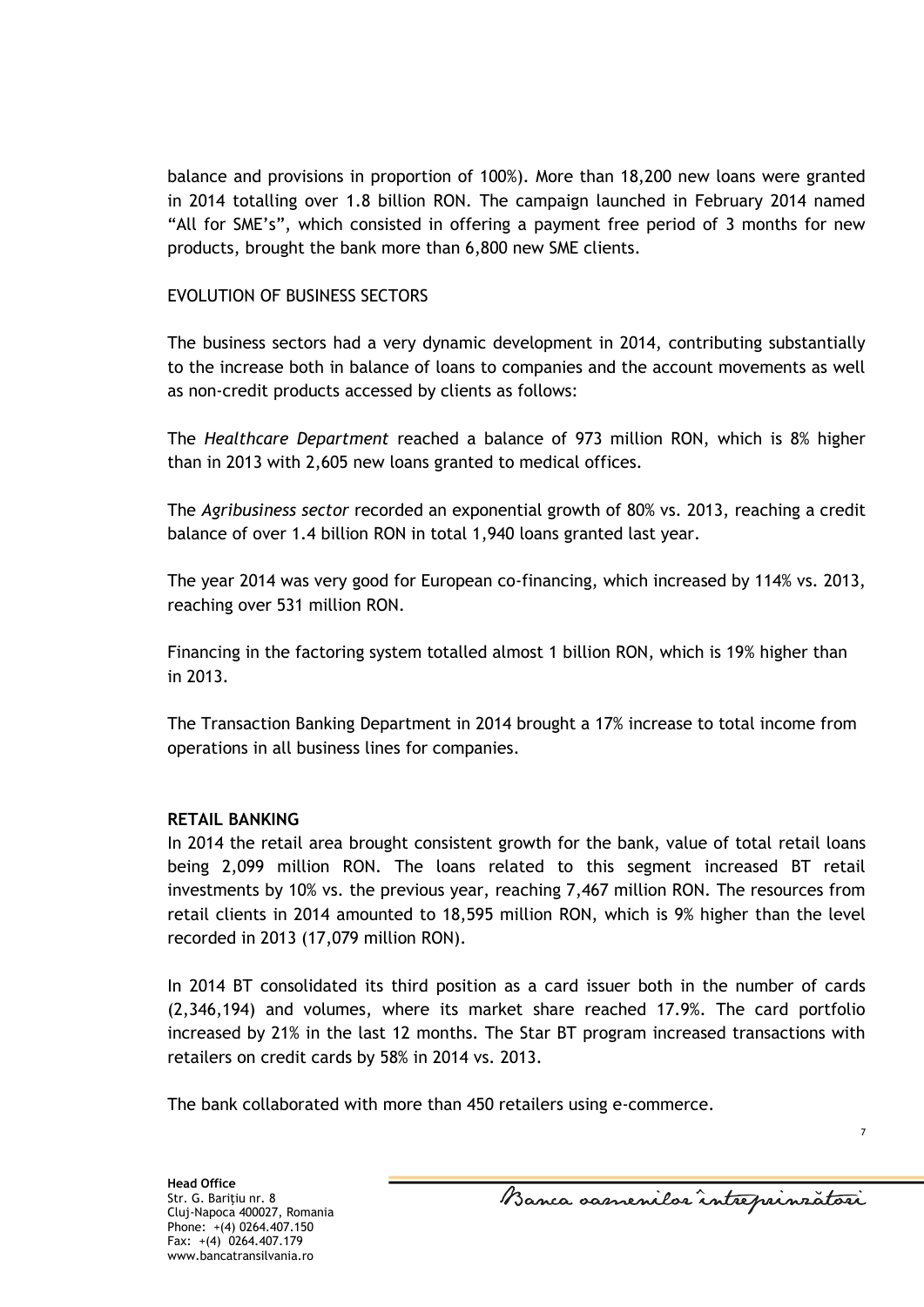The BT 24 internet banking rose by more than 33% to reach a number of almost 520,946 clients in 2013. The number of clients using mobile banking BT24 rose from 58,000 in the previous year to more than 83,000 clients on 31.12.2013.

### **TREASURY:**

Due to higher liquidities on financial markets and considerable growth in volumes traded on stock market (bonds, T-bills), the bank managed to fructify such opportunities by increasing both its holdings with 21.40% and the income from these activities by 66.40% vs. the previous year.

Due to increase of treasury operations the FX volume activity was raised by 12% over the level of previous year and the number of operations was higher with 21% than previous year.

The treasury activity increased in 2014 primarily based on higher operations volume with fixed income instruments, so the AFS portfolio increased by 21%.

#### **OPERATIONAL / IT PERFORMANCES:**

The objectives proposed and achieved in 2014 were:

- The first module of the CRM Oracle-Siebel application was implemented in April 2014. The second module of the application dedicated to loans for companies is expected to be implemented in the second half of 2014;

- Centralization of processing attachments;

- Implementation of new solutions for centralized management of overdue amounts collection;

- In-house issue of contactless cards;

- Issuing PINs for card activation via SMS;

- Implementation of the SEPA settlement module in relation with Transfond both in RON and EUR for the bank in Italy.

#### **HUMAN RESOURCES:**

With regard to the career plan, several programs for personal training and development were organized in 2014.

- Sales and negotiation programs for staff in business lines (more than 2,500 attendees) and sales management programs for managers (more than 700 attendees);

Programs for credit analysis and flows for staff in business lines (more than 900 attendees);

- Programs for new employees in operations (300 attendees);

Banca samenilor intreprinzatori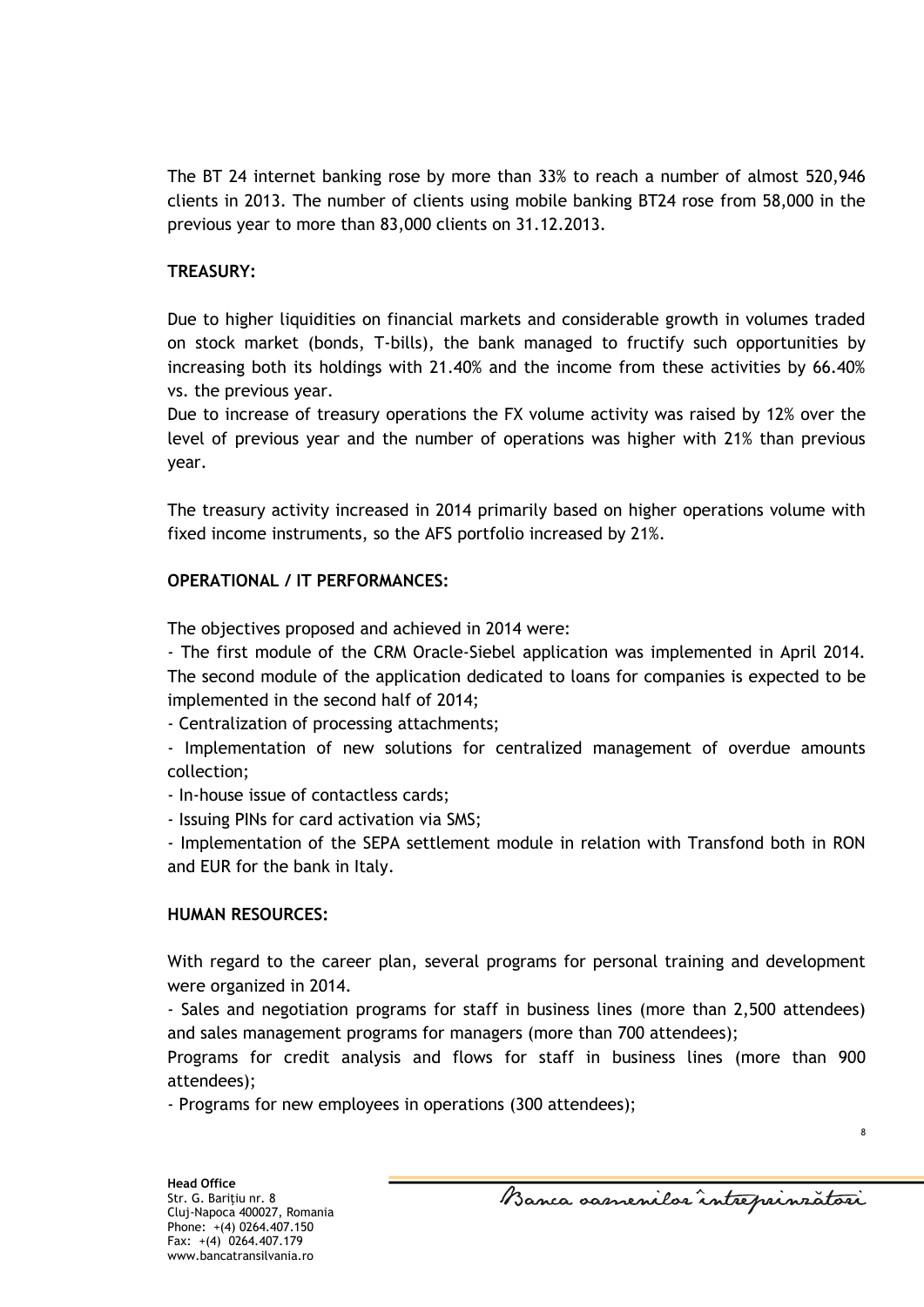- Programs for CRM Siebel and Capone debt collection applications in daily business (1,600 attendees);

- Various programs for HO staff such as Project Management Complete Guide (72 attendees) and Essential of Business Analysis (31 attendees);

-Training on IFRS issues with focus on new standards that will come into operation as well as some aspects of interest (70 attendees).

### **FINANCING SOURCES**

Under the Operational Programme "Increase of Economic Competitiveness," co-financed by the European Regional Fund for Development, Banca Transilvania granted JEREMIE loans (Joint European Resources for Micro to Medium Enterprises) in amount of 11 million euros. The European Investment Bank and the European Commission hold the majority capital in the European Investment Fund. Its mission is to support SME's by facilitating their access to financing through banks and non-banking financial institutions.

- Banca Transilvania supplemented with 8 million EUR the Jeremie financing in 2014;
- The Bank signed a contract with BEI in value of 150 million EUR;
- A new financing agreement with EBRD ROSEFF was signed in value of 15 million EUR;

## **Evolutions of the balance sheet in 2014**

**Balance-sheet assets** BT ended the year 2014 with total assets amounting to 35,619 million RON, which is 11% higher than those at the end of 2013. The largest increase as compared to 2013 was recorded in assets available for sale, i.e. 21.4%, followed by loans to clients, which increased by 4%. The bank's balance-sheet assets provided in the budget for 2014 were 34,348 million RON. The Bank exceeded this target by 4%.

**The loan portfolio** In 2014 Banca Transilvania granted 146,000 new loans in total value of 9,095 million RON. The lending policy in BT is prudential, with a focus on risk dispersion, keeping its structure mainly in RON, with 65% of the total loans to companies and 35% loans to individuals. In 2014 the loan portfolio grew, on 31 December its balance being 4% higher than that in the previous year. Banca Transilvania continued its portfolio diversification strategy, both in respect of sectors and groups of borrowers.

## **The structure of the loan portfolio** as at 31.12.2014 is:

- by types of currencies: 71.53% in RON; 28.47% in FX;

- by types of business: 15.01% trade; 30.80% industries; 14.86% services; 37.30% households; 2.03% others;

Banca samenilor intreprinsatori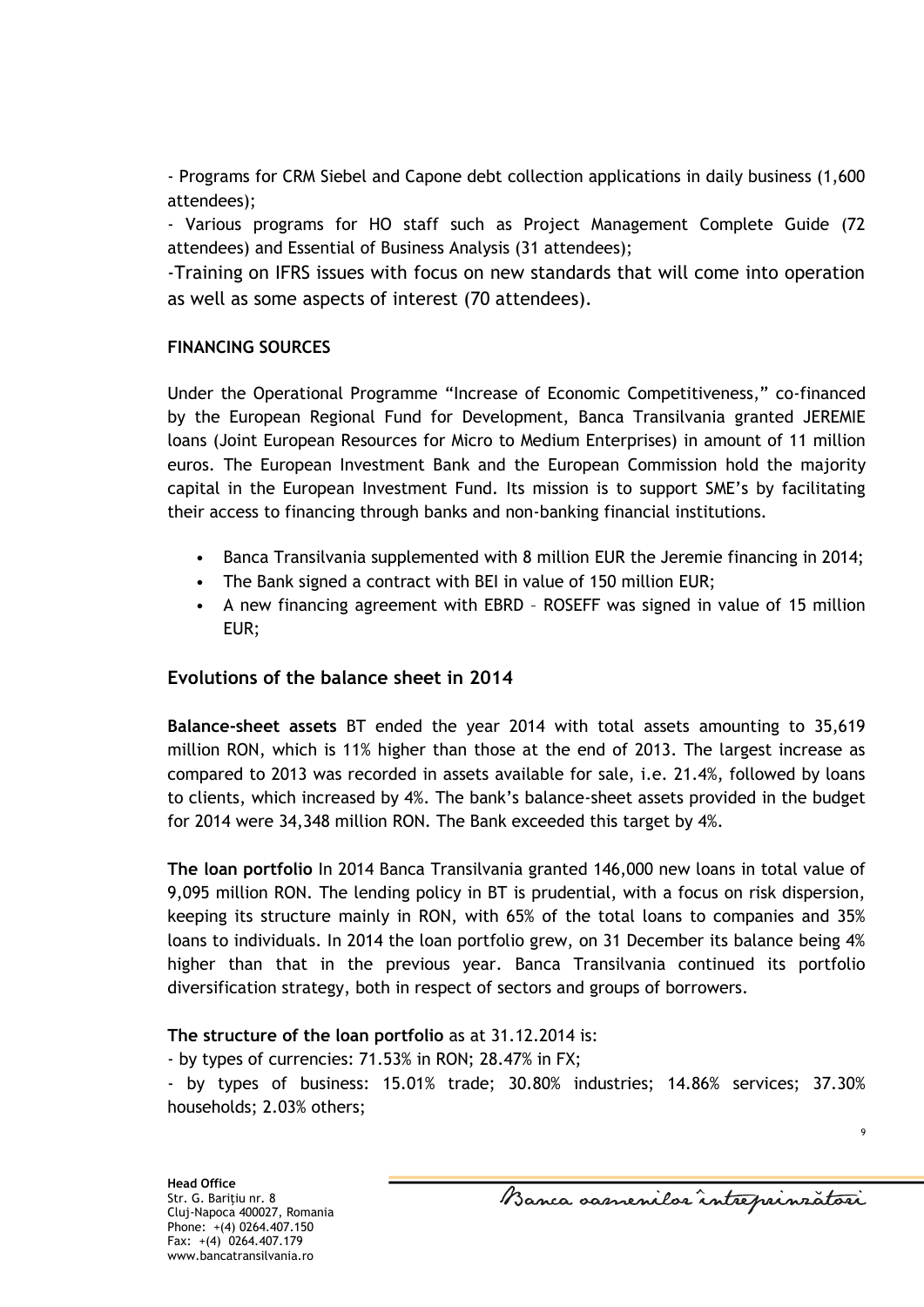- by maturity terms: 37.34% short term; 20.33% medium term; 42.33% long term.

The non-performing loans PAR>90 days represent 10.87% of the total loan portfolio as at December 31, 2014 as compared to 12.57% at the end of 2013, continuing to be under the average of the banking system in Romania.

In line with the NBR recommendations, in 2014 the bank wrote off loans with a debt service over 360 days, fully covered by impairment adjustments in amount of 759 million RON.

**Provision balance:** Despite the fully provisioned loans taken in off-balance sheet, in 2014 BT recorded net expenses with provisions for assets and commitments in amount of 667 million RON. The coverage degree of non-performing loans with mortgage guarantees and related provisions represented 126.8%. The balance of provisions represented 12.5% of total loans and increased from 2,493 million RON in 2013 to 2,503 million RON at the end of 2014.

**Cash and cash equivalents**. At the end of 2014, the liquidity coverage ratio was 55.28%, significantly higher than the average in the system, the bank being over liquid. Cash and cash equivalents were in amount of 6,442 million RON, which is 12% higher than in the previous year and over the minimum level considered to be acceptable by the bank in terms of liquidity risk. Cash and cash equivalent includes mainly cash at hand, cash and balances at central banks and credit institutions, the weight in this group (3,532 million RON) being held by the minimum required reserve with the NBR.

**Securities** increased by more than 22% vs. last year, reaching 11,068 million RON, as at December 31, 2014. The weight in this group (10,519 mil.) is held by T-bills.

**The non-current assets** dropped by 2% from 2013 from 446 million RON to 435 million RON, of which tangible assets represented 290 million RON (land and buildings in value of 200 million RON), intangible assets of 70 million RON and long term financial assets of 75 million RON.

**Deposits from clients** As at December 31 2014, 65% of the deposits were in RON and 35% in FX. Deposits increased in 2014 by 16% vs. the previous year, the pace being above the 8% general growth recorded at the level of the banking system.

**The prudential ratios** ensure a favourable position of the bank in the banking system. BT has a consistent deposit base, which allowed for an optimum liquidity ratio. Thus, the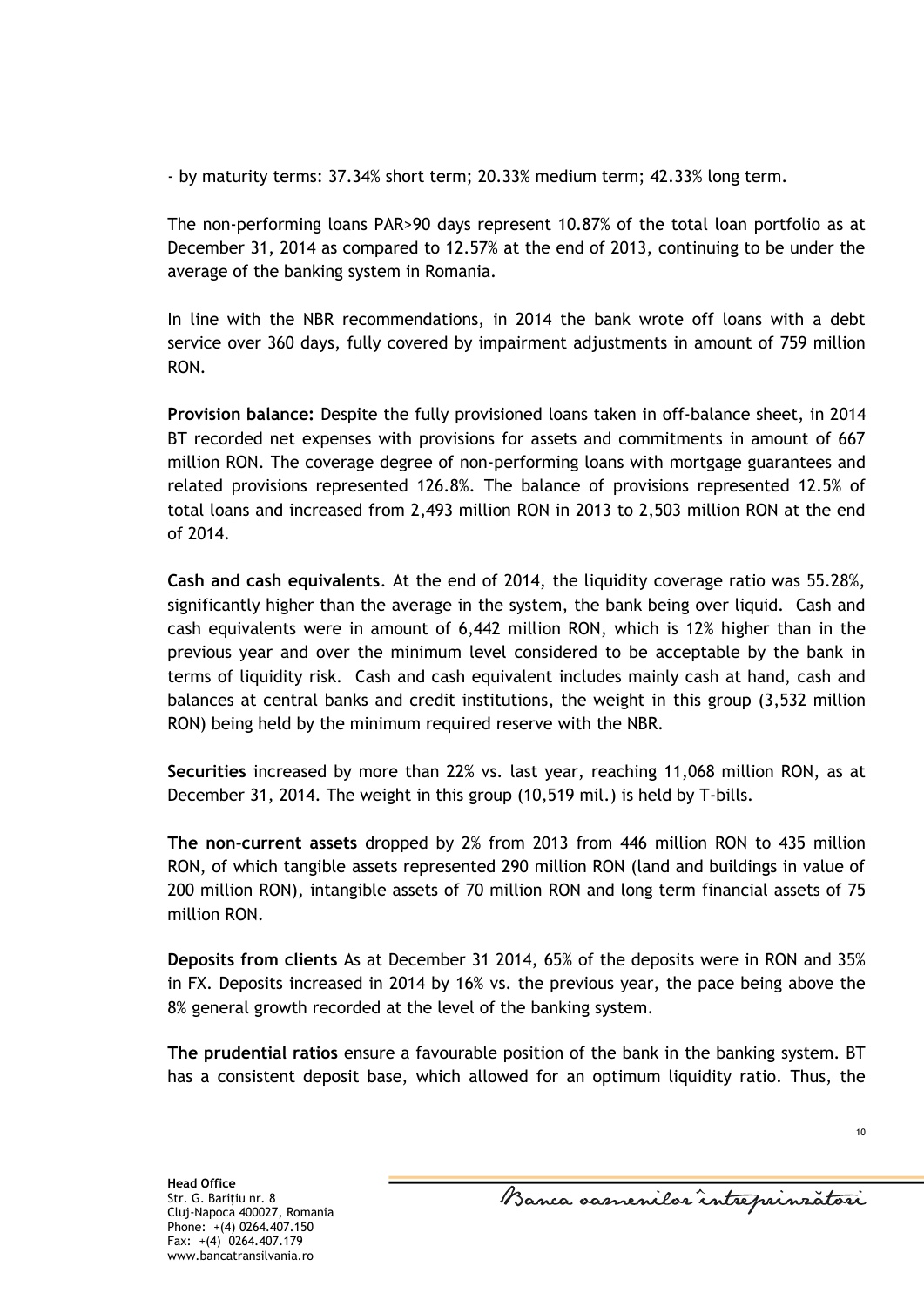liquidity ratio as at 31.12.2014 ranged between 2.77 and 22.57 on the 5 maturity bands, much above the minimum level required by the NBR's regulations.

**The solvency ratio** is at a comfortable level of 17.32%, with the annual profit included. An adequate level of the capital and the general financial ratios was maintained, in accordance with the banking principles.

The ROA and ROE ratios featured a positive trend.

As at 31.12.2014, **the shareholders' equity** of BT was in amount of 3,701,961,772 RON, of which:

- share capital recorded with the Trade Registry representing 2,608,623,861 shares with a par value of 1 RON/share to which 86,501,040 million RON is added as capital adjustment to inflation and surplus from the revaluation of fixed assets, which was not made until the transition to the International Financial Reporting Standards.

- premiums for conversion of bonds into shares: 38,873,301 RON;

- statutory reserves: 181,384,104 RON;
- reserves for bank risks: 77,892,714 RON;
- reserves from revaluation of securities available for sale: 201,142,147 RON;
- reserves from revaluation of tangible and intangible assets: 27,852,357 RON;
- treasury shares: -10,467,618 RON;
- retained earnings: 81,082,317 RON;
- profit: 434,329,895 RON;
- profit distribution: -25,252,346 RON;

As at 31.12.2014, **the gross profit** of Banca Transilvania was 505.05 million vs. 443.10 million RON on 31.12.2013. **The net profit** of the Bank in 2014 was 434.33 million RON, which is 16% higher than that in 2013.

## **1.1.5. Assessment of the aspects related to the bank's employees/staff**

Number of employees as at 31 December 2014 was 6,236 people. As a reference, at 31 December 2013, the bank had 6,041 employees.

The average age of employees was 35.25 years (in 2013-35 years). Distribution by gender in 2014: 76% women and 24% men (in 2013 75% women and 25% men).

The manager-employees work relationship and any other conflict-related aspects are regulated by the Collective Labour Agreement for 2014-2016 no. 200/11.06.2014.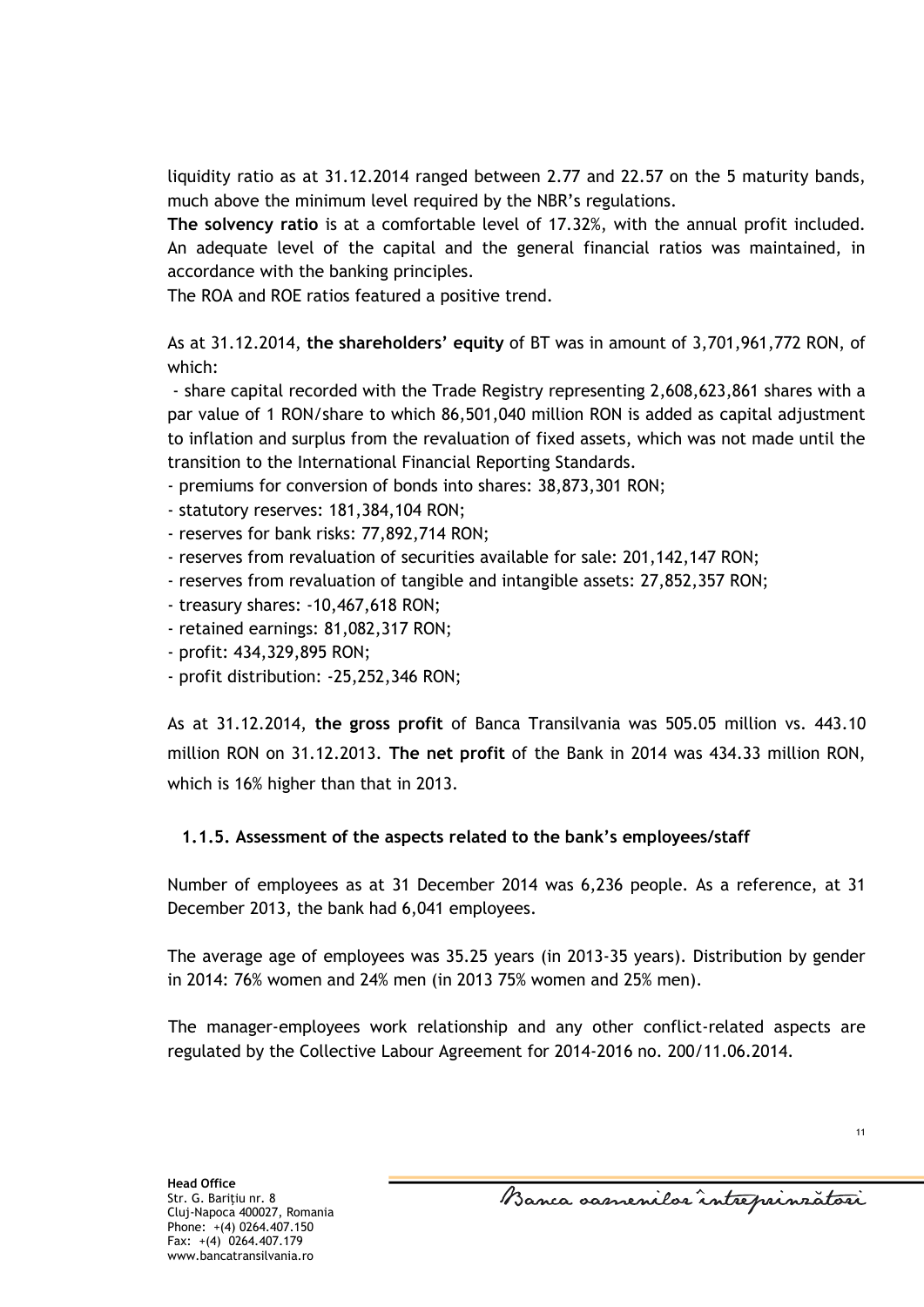## **1.1.6. Assessment of the aspects related to the impact of the main activity of the issuer on the environment**

Banca Transilvania develops actions involving its social responsibility in environmental protection through the program "Banca Transilvania - environmentally friendly," by which it proposes to contribute to the protection of the natural environment. Thus in 2014, the project "Transylvania reforestation" continued by planting over 40,000 trees on an area of 10 hectares, in Budeşti- Fanate, between Cluj and Bistrita. The BT partner in this action was Tasuleasa Social Association and the Budesti-Fanate was chosen to meet the needs of the community, one of the poorest villages in forests in Transylvania, with only 4% of forest area. The action will continue in 2015 with the participation of volunteers of the entire BT group in the same area, offering an appropriate occasion to encourage volunteerism and provide an example of good practice to community with such a project dedicated to future generations.

BT pays attention to compliance with environmental and social legislation in force and the use of appropriate social and environmental practices, as important factors in proving an effective business management.

## **1.1.7. Assessment of the research and development activities**

The research and development activities consist of the diversification and improvement of the computer programs.

## **1.1.8. Assessment of the bank's activity regarding risk management**

Description of the bank's policies and objectives regarding risk management

## **RISK MANAGEMENT**

Risk management is part of all decision-making and business processes in Banca Transilvania. BT's management:

- continuously assesses the risks likely to affect the bank's business and goals and takes actions whenever any changes appear in its business conditions;
- ensures an appropriate framework for the management of the bank's activities in accordance with the bank's structure, business and inherent risks, through its regulatory system (strategies, policies, rules, procedures, regulations) and controls (by individuals, departments, committees), operational flows, determination of specific costs.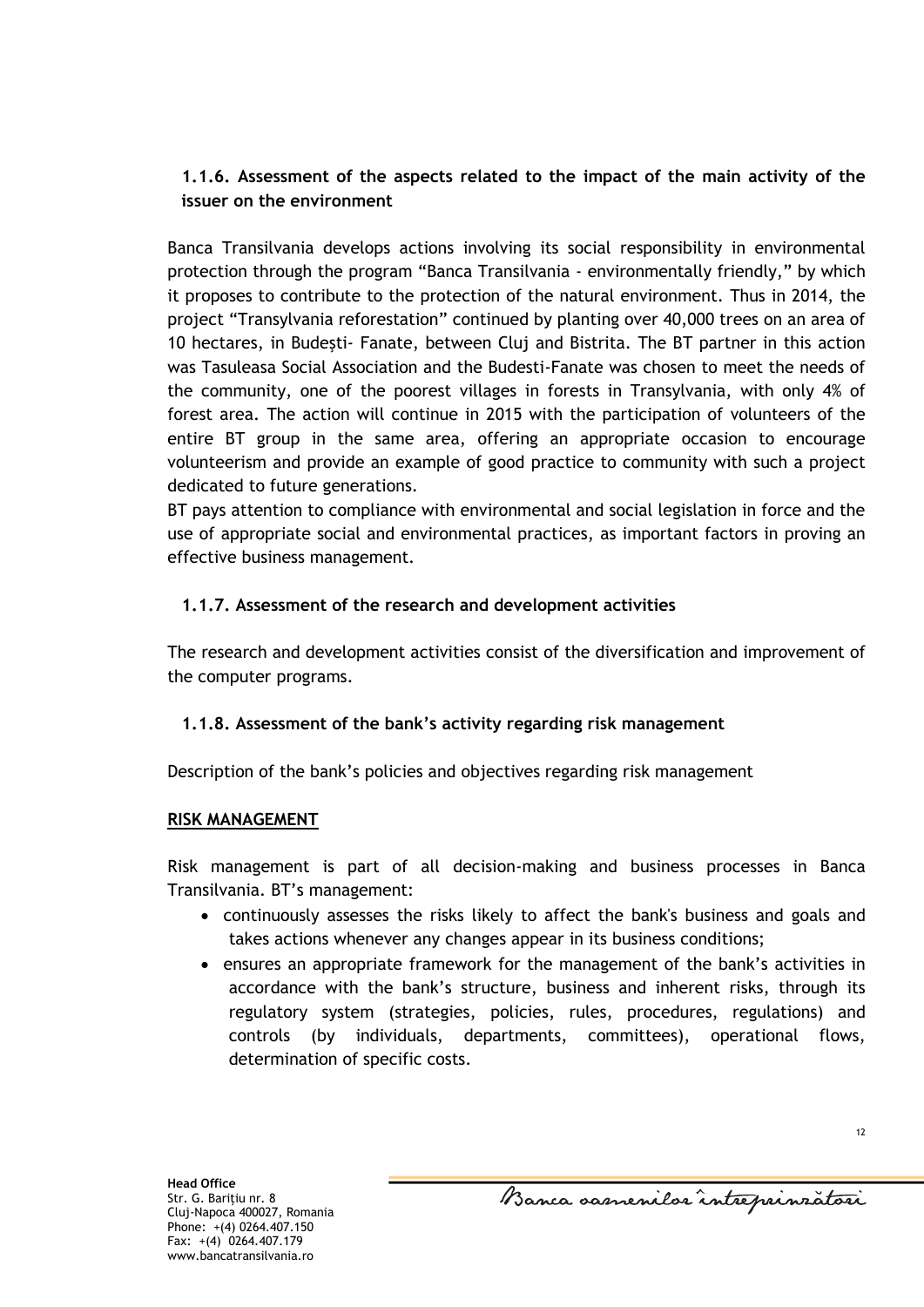- **Risk identification**: the bank's exposure to business-related risks in its daily operations and transactions (including lending, dealing, and capital market operations) is identified and aggregated in the bank's risk management infrastructure.

- **Risk evaluation/measurement**: the bank performs an evaluation of identified risks by specific models and calculation methods: a system of ratios with related limits, a methodology for assessing the risk events likely to generate losses, calculation of specific risk provisions for impaired assets, estimation of the future evolution of assets' value, etc. - **Risk monitoring and control**: the policies and the procedures implemented for an effective risk management are meant to mitigate risks inherent to the bank's business.

The bank implemented procedures for the supervision and approval of decision and trading limits per person/ unit/ product etc. Such limits are monitored daily/ weekly/ monthly depending on operations.

- **Risk reporting**: the internal reporting of risk exposures is performed by departments based on business lines and consolidated at the level of the whole bank. The bank's management is informed permanently about the risks inherent to the bank business.

- **Calculation and assessment of capital and capital requirements**: for the assessment of capital adequacy to risks, the Bank identifies and evaluates all significant risks to which it is or might be exposed. The Bank continuously calculates and assesses its internal capital and internal capital requirements to cover the bank's business needs and risks.

The main risk categories to which the bank is exposed are: credit risk, liquidity risk, operational risk, market risk, interest rate risk outside the trading portfolio, reputation risk, strategic risk and compliance risk.

#### CREDIT RISK

The management of credit risk is periodically updated and improved. It is designed to cover all credit exposures deriving from the banking business and includes the following basic components:

- lending methodology to ensure a healthy credit portfolio;

- individual counterparty rating system;

- risk assessment system for transactions;

- risk assessment system for new credit products / significant changes in the existing products;

- active management of loan portfolio;
- regional /sectorial/ product/client concentration limits/guarantee suppliers/types;
- pricing methodology based on risks;
- methodology for loan monitoring / review after credit granting;
- methodology for credit risk provisioning;
- methodology for the calculation of prudential adjustments;

Banca samenilor intreprinzatori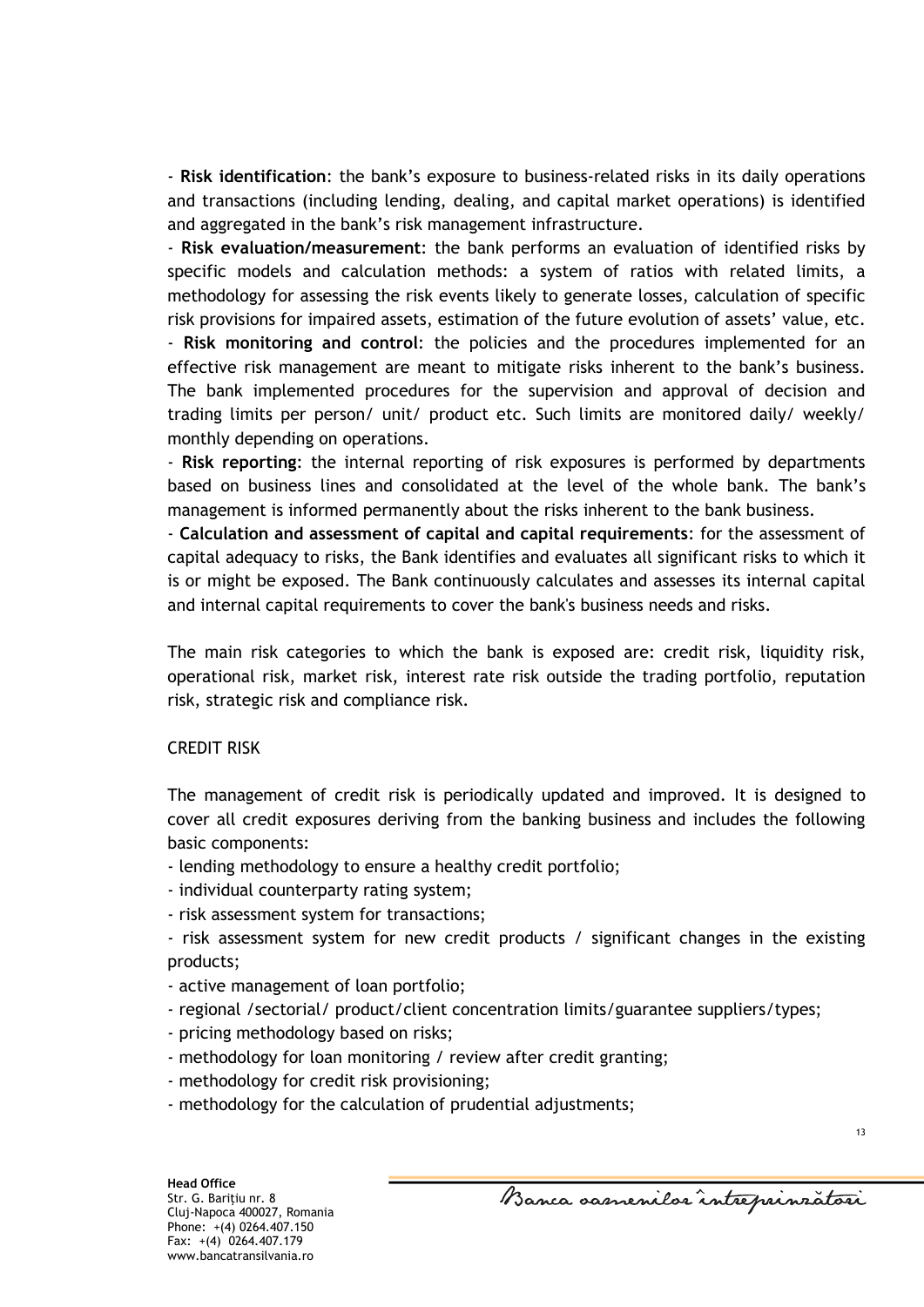- methodology for identifying higher real or potential risk (early warning);
- methodology for identifying and management of high risk assets;
- management of fraud risk;
- improvement of the overdue collection process;

The management of credit risk consists mainly in:

- the organization of a proper system of norms and procedures establishing the regulatory framework for the lending process in order to avoid or to minimize risks;

- developing/improving credit risk management procedures (strategy, policies, norms for credit risk management);

- management of own funds (monitoring aggregate exposure vs. own funds), simulations of capital requirements, compliance with internal rules regarding capital adequacy (assessment of capital adequacy to risks);

- maintenance and periodical review of a hierarchical system for the approval of loan exposure limits;

- monitoring credit risk on business lines and at portfolio level;

- management of critical exposures: loans classified into inferior performance categories, loans presenting signs of depreciation, etc.;

- organizational structure of the bank – there are departments and committees with responsibilities in credit risk supervision and management.

## LIQUIDITY RISK

The liquidity risk profile adopted in 2014 was "low to medium" due to the structural correlations of the bank's assets and liabilities, namely the mix of instruments designed for the use of temporary liquidity excess and the weight of stable resources raised from clients in total funds. Liquidity management is centralized. The main principle in determining the types of instruments used by the Treasury in order to use temporary liquidity excess is the easy convertibility into cash, without affecting the initial yield of investments, notably their profitability.

For a sound management of liquidity risk, the bank is constantly concerned with raising liquidities via treasury operations, external financing, capital markets, etc.

During 2014, the Bank recorded 1st rank liquidity ratios, indicating a comfortable liquidity in a general economic context still fragile.

Attention is given to:

- correlation of the growth rate of resources/loans;
- diversification of the range of instruments correlated with the institution's risk appetite;

- adequate capital allocation;

OPERATIONAL RISK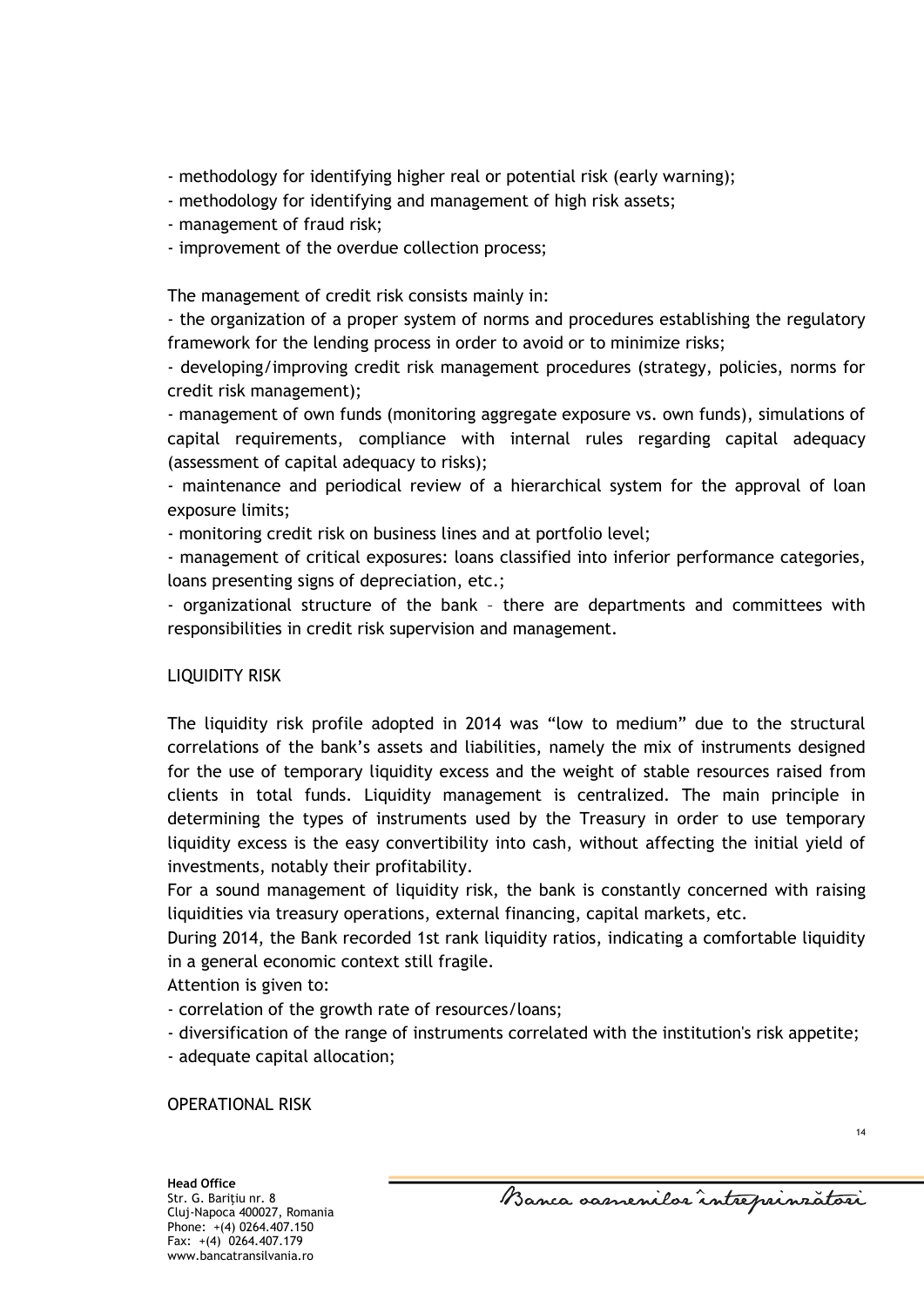Operational risk represents the risk to incur losses from defective processes, errors generated by the IT system, inadequate employee activities and other external events. The bank monitors continuously the operational risks relating to the current activities of clients, banking practices, frauds, application of the management decisions, ethical aspects involving BT employees.

In order to reduce such risks, the bank implemented policies, norms and procedures, thus improving operational risk governance. Operational risk exposures are diminished through a permanent update of regulatory documentation in line with the legal regulations and market conditions, via staff training, constant improvement of IT solutions and consolidation of the bank's security systems, the use of additional means to reduce risks (insurance policies against risks), use of applications and specific tools to monitor transactions and banking activities in general in order to mitigate operational risks, including the risk of internal and external fraud, the application of measures to limit and to mitigate the effects of operational risk incidents, the application of the recommendations and the conclusions resulting from the control carried out by internal and external bodies, the update, evaluation and testing of business continuity plans on a regular basis.

Relevant information in terms of operational risks, including the material losses are tracked and analysed systematically, as part of the risk management system of the bank. This information is translated into specific reports (which contain graphics, quantitative and qualitative evolutions) that are periodically presented to the internal control committees, the Leaders' Committee and the Board of Directors. The operational risk assessment is closely related to the bank's overall risk management: its results are part of the operational risk monitoring and control process and is constantly compared with the risk profile defined in the risk management strategy.

#### MARKET RISK

The market risk profile adopted by Banca Transilvania was "low to medium" due to the structure and size of the trading portfolio, the prudential approach of all operations running such a risk and the numerous limits implemented and daily monitored within the bank's current business. In order to reduce market risk, the bank adopted a prudential approach to protect its profits from fluctuations in prices, interests and exchange rates on the market, which represent external and independent factors. Banca Transilvania performs a daily evaluation of all banking positions, marking to market its trading book, monitoring "warning" or "alert" levels, using backup plans in case of unstable market conditions.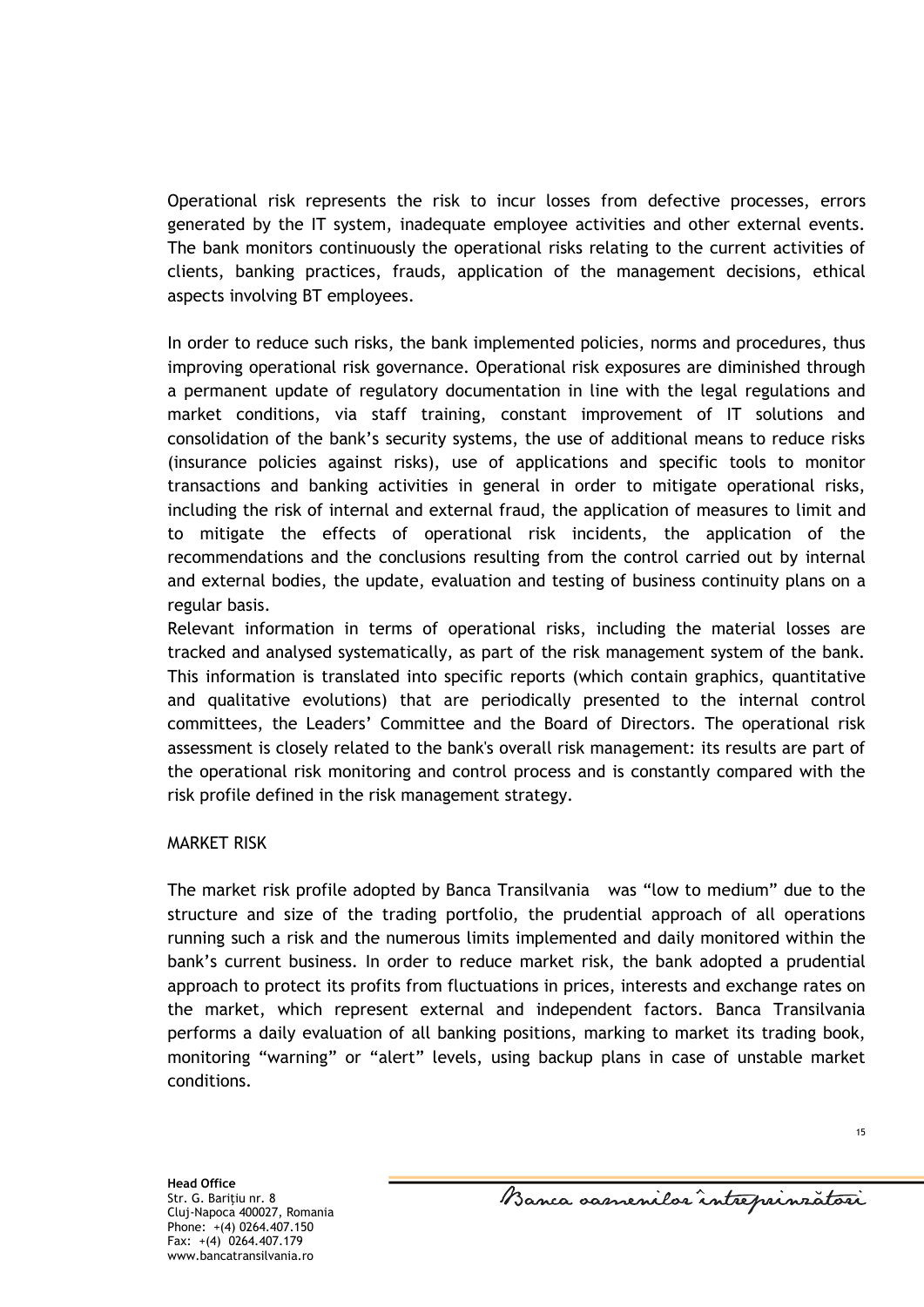### INTEREST RATE RISK OUTSIDE THE TRADING BOOK

The interest rate risk profile in activities outside BT's trading book is "low", the bank adopting a set of strict principles for the management and monitoring of such risk. The interest rate risk is initially addressed by the bank through a neutral position in main currencies - EUR and USD - and an "aggressive" position in national currency. The bank uses management tools such as GAP analysis, static or dynamic and the economic value of assets.

## REPUTATION RISK

The reputation risk is the risk to incur losses or to fail in achieving estimated profits due to the lack of public confidence in the integrity of the bank. The reputation risk profile was "low" by maintaining the confidence of the public and the business partners in the bank's integrity, economic and financial position. The management of the reputation risk is based on undertakings in order to attract the best partners, both clients and suppliers, on the recruitment and retention of best employees, on the management of litigations, strict regulations, prevention of crisis situations and the consolidation of the bank's credibility and the shareholders' confidence, improving the relationship with shareholders, the establishment of a more favourable environment for investments and access to capital and on continuous and open communication with stakeholders (shareholders, mass-media, clients, partners, employees, authorities, etc.).

#### STRATEGIC RISK

The strategic risk is the current or future risk for profits and capital to be negatively affected by changes in the business environment, by unfavourable business decisions, improper implementation of decisions or the low adaptability to changes in the business environment. The bank's strategic risk profile is "low" based on the following aspects: risk management practices are an a part of BT's strategic planning, the exposure to strategic risk reflects strategic goals that are not excessively "aggressive" and are compatible with the developed business strategies, the business initiatives are well designed and supported by communication channels, operating systems and adequate delivery networks.

#### COMPLIANCE RISK

Compliance risk is the current or future risk to damage profits and capital, which may result in fines, damages and / or termination of contracts or that may affect the bank's

Banca samenilor intreprinzatori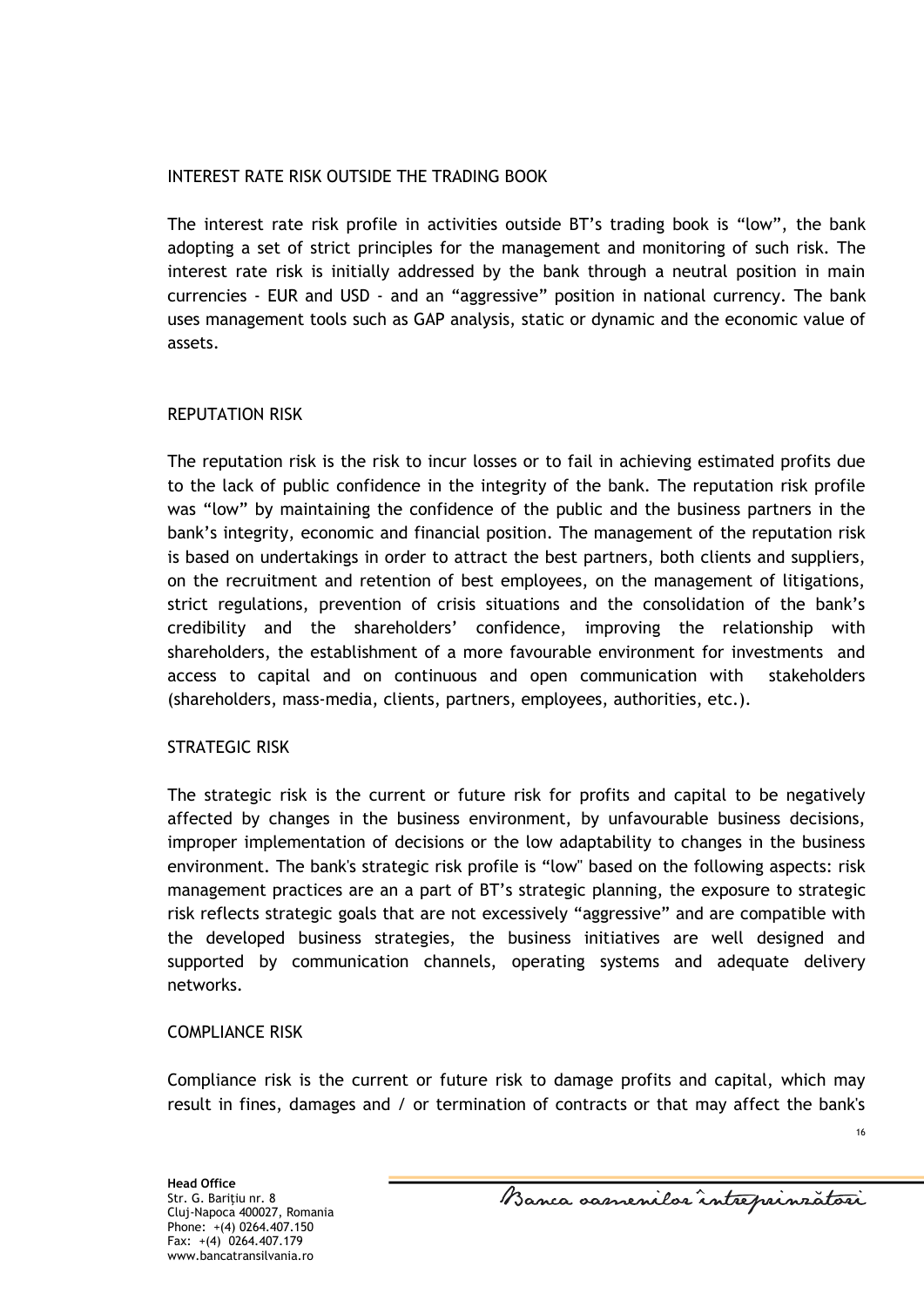reputation as a result of violations or non-compliance with the legal and regulatory framework, agreements, recommended practices or ethical standards.

In BT's perspective, compliance risk relates to compliance with a broader regulatory framework which is not strictly related to banking activities, namely compliance with labour law and work safety and protection legislation, quality in constructions, prevention of fires, etc.

The objectives of compliance risk management are: identification of compliance risks, compliance risk assessment, compliance risk monitoring, compliance risk reporting.

The compliance function, which is responsible for compliance risk management, has the role to assist the management structure in identifying, assessing, monitoring and reporting compliance risk related to the bank's activities.

At BT, the compliance function is approached separately from the risk management function and the audit function, but the bank's internal regulations provide for mechanisms to ensure a close cooperation between these three functions.

## **1.1.9. Aspects related to the perspectives of the bank's activity**

## **INFORMATION ABOUT THE PROJECTED EVOLUTION OF THE BANK IN 2015**

#### QUANTITY OBJECTIVES for 2015:

- Total assets: 4% increase
- Total loans: 10% increase
- Total deposits from clients: 6% increase
- Cost / Income: maximum 43,1%
- Loans / Deposits: 70%
- Maximizing return on capital (ROE);
- Consolidation of the 3rd position on the cards market -> 2,500,000 carduri;
- Centralization of retail activity;
- Creating alternative products to traditional deposits with decreased interest rates to encourage clients to take other products: fund units; insurance; other investments;
- An agriculture department to provide expert advice in the network;
- Maximum focus on on-line and digital products;

## QUALITY OBJECTIVES for 2015:

Application for the new European funding schemes for 2014-2020;

Banca samenilor intreprinzatori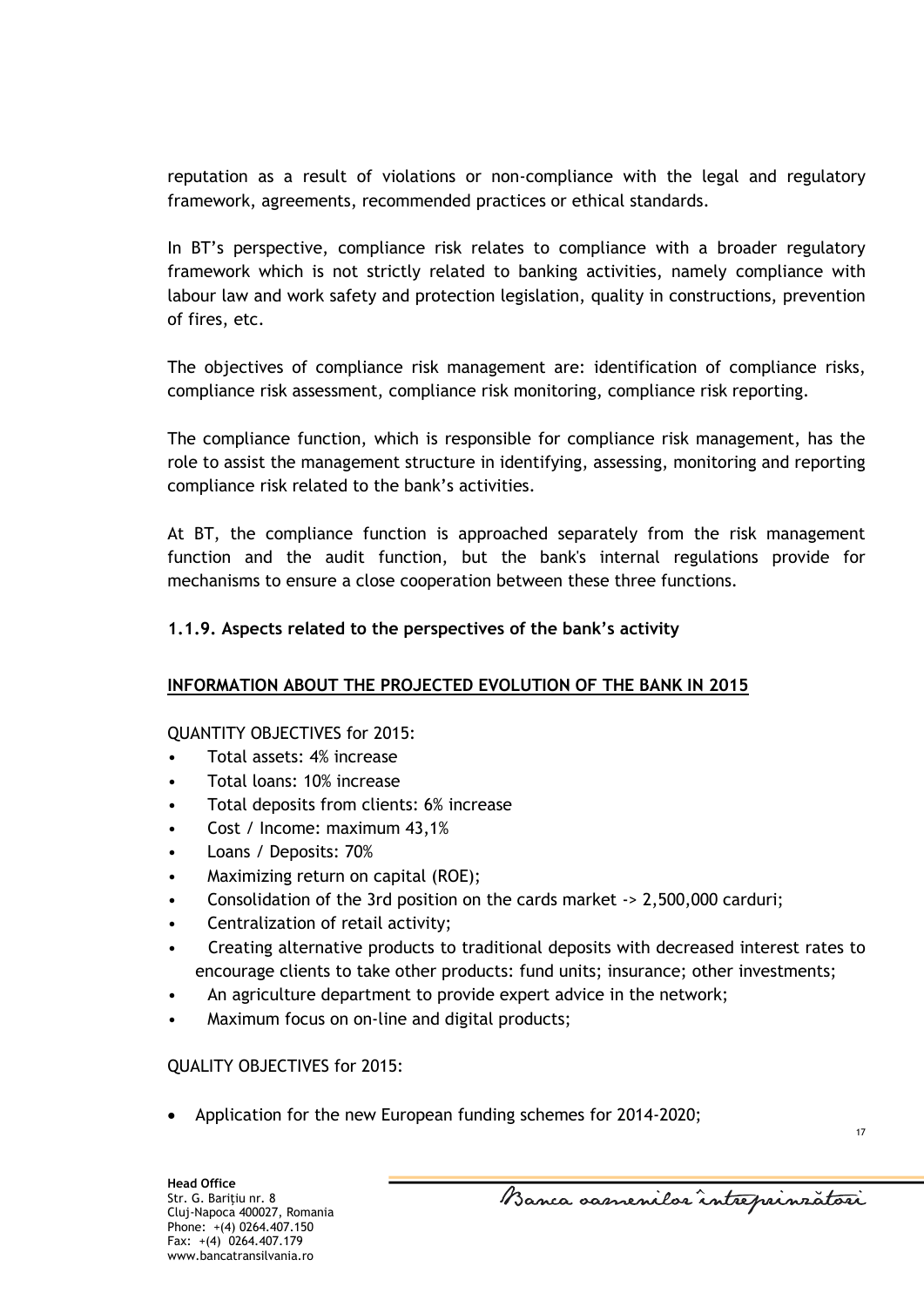- Development of factoring for customers and focus on strategic sectors;
- Specific implementation steps, specific adaptations for the new CRM Oracle-Siebel application, application of the Loan Origination module throughout the bank's network;
- Ability to access applications on smartphone and tablets by developing a secure and controlled management;
- Developing a new BT24 platform and preparation for bulk salary processing;
- Maintaining and strengthening the 3rd position in the banking system in terms of assets.
- Improving the loan portfolio quality;
- Orientation towards new sectors such as creative industries and free professions;

### **INVESTMENT PLAN FOR 2015**

**Investment budget for 2015:**

| <b>Total investments</b> | 147.79 million RON |
|--------------------------|--------------------|
| Subsidiary investments   | 6.50 million RON   |
| <b>Bank investments</b>  | 141.29 million RON |

The estimation of ratios for the year 2015 was based on individual financial statements prepared in accordance with International Financial Reporting Standards adopted by the European Union, this being the single reporting framework for credit institutions in Romania since 1 January 2012.

For 2015 budget projection we took into consideration certain assumptions, including those related to inflation dynamics and exchange rate. An average annual inflation rate of 2.5% per year and an average exchange rate of 4.35 RON/EUR was used, according to monthly assessments of macroeconomic process which were compiled by BT at the end of 2014. Based on the updated macroeconomic forecasts, for the first quarter of 2015 an exchange rate of approximately 4.40 RON/EUR was assessed. After certain analysis appears that the exchange rate difference doesn't have a significant impact upon the budget.

The assets are expected to increase by 4% compared to the 2014 level (up to 37,000 million RON). In the assets structure, the estimated weight was 56.2% for loans, 17.3% for cash and cash equivalents and 27% for security investments.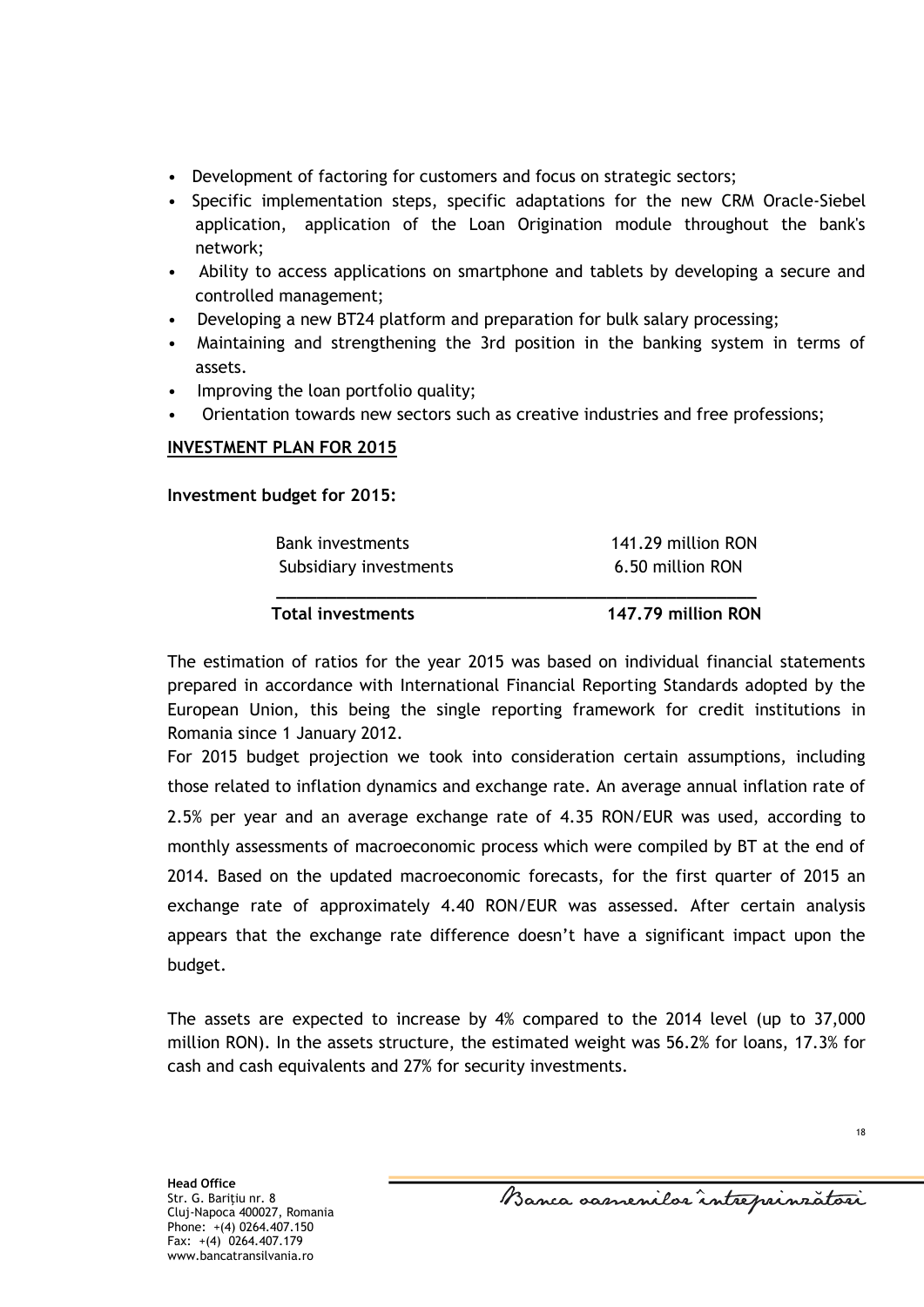As regards the structure of liabilities in 2015, the increase of customer deposits vs. 2014 is estimated to be 6%, with a weight of 85.7 % in total liabilities. The budget ratios for 2015 submitted to the GSM approval are determined in order to support the proposed business objectives and are correlated with prudential and supervisory standards.

For the year 2015 the bank estimates a gross profit of 596 million RON.

# **2. The bank's tangible assets**

## **2.1. Location and properties of the main production capacities owned by the bank:**

Currently the bank owns building type tangible assets, which represent the locations where the subsidiaries/agencies in Arad, Bistrita, Brasov, Bucharest Obor, Bucharest Unirii, Bucharest Regional Head Office, Cluj-Napoca, Constanta, Dej, Deva, Drobeta Turnu-Severin, Galati, Giurgiu, Miercurea-Ciuc, Oradea, Ramnicu-Valcea, Târgu Mures, Timisoara, Turda, Zalau, Tulcea and Suceava are operating, as well as four buildings accommodating the banks' head office. The other offices where the BT units are operating are rented offices.

## **2.2. Description and analysis of the degree of wear of the bank's properties:**

The net tangible assets at 31 December 2014 amount to 290 million RON, of which 70.70% are buildings and land. The majority of the real restate properties were recently built or renewed. A detailed analysis of the bank's fixed assets is presented in the Notes to the Financial Statements.

2.3. Notes on the potential issues related to the ownership of the bank's tangible assets.

Not applicable .

## **3. The stock exchange where the securities issued by the company are traded**

## **3.1**. **Romanian and foreign markets where the securities issued by the company are traded**

On 28.11.1997 Banca Transilvania became the first Romanian banking institution listed on the Bucharest Stock Exchange. The bank's shares are indivisible common dematerialized nominal shares.

Banca samenilor intreprinzatori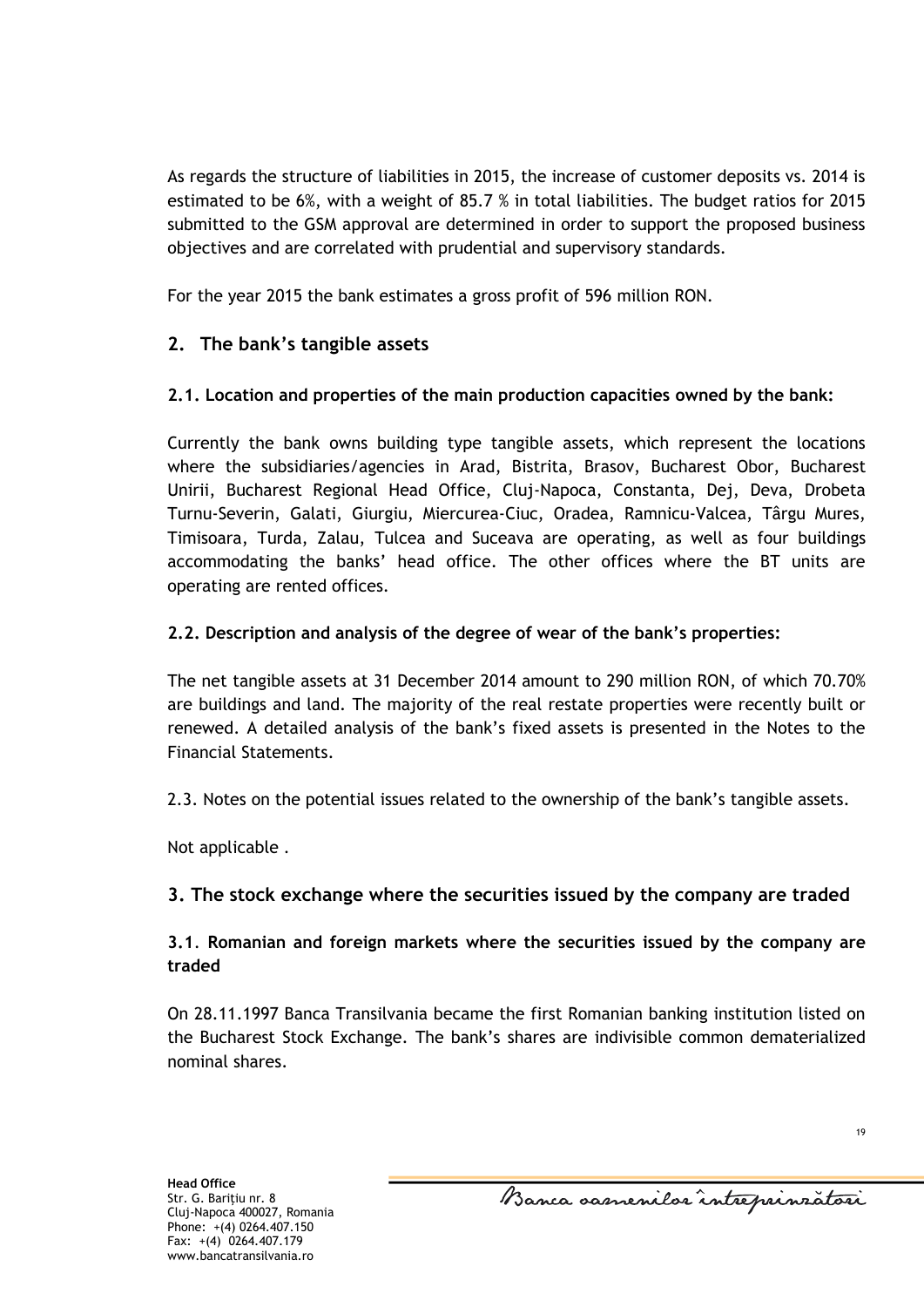The share capital recorded with the Trade Registry in early 2014 was -2,206,436,324 RON and was increased under the decision of the General Extraordinary Shareholders' Meeting with 402,187,537 RON (352,742,991 RON reserves from 2013 net profit and 49,444,546 RON capital increase from conversion of bonds into shares). At the end of the year, the share capital recorded with the Trade Registry reached the value of 2,608,623,861 RON. Share capital structure as at 31.12.2014:

|                                                         | 31 Dec 2014 31 Dec 2013 |         |
|---------------------------------------------------------|-------------------------|---------|
| European Bank for Reconstruction and Development (EBRD) | 14.33%                  | 14.61%  |
| Romanian individuals                                    | 17.70%                  | 19.56%  |
| Romanian companies                                      | 31.30%                  | 24.64%  |
| Foreign individuals                                     | 2.00%                   | 2.33%   |
| Foreign companies                                       | 34.67%                  | 38.86%  |
| <b>Total</b>                                            | 100.00%                 | 100.00% |

The bank's market cap of 31 December 2014 was 4.98 billion RON respectively 1.11 billion euro (31 December 2013: 3.64 billion RON respectively 812 million euro).

The closing price of the bank's shares on 30.12.2014, the last trading day in 2014, was 1.908 RON/share.

## **3.2. The bank's policy regarding dividends**

During the previous years, the policy of Banca Transilvania regarding profit distribution was to capitalize.

For 2014 the Board of Directors proposes to increase the bank's share capital from 2,608,623,861 RON to 3,026,003,679 RON, with the amount of 417,379,818 RON, representing reserves from the 2014 net profit in amount of 412.409.021 RON and the sum of 4.970.797 RON representing premiums for conversion of bonds into shares.

| PROPOSED SOURCES FOR SHARE CAPITAL INCREASE   | <b>AMOUNTS (RON)</b> |
|-----------------------------------------------|----------------------|
|                                               |                      |
| Reserves from the net profit of 2014          | 406,823,021.00       |
| Reserve from conversion of bonds into shares  | 10,556,797.00        |
| TOTAL RESERVES AVAILABLE FOR CAPITAL INCREASE | 417,379,818.00       |
| Share capital at the record date              | 2,608,623,861        |
| Yield / share %                               | 16.0000000%          |

31 Dec 2014 31 Dec 2013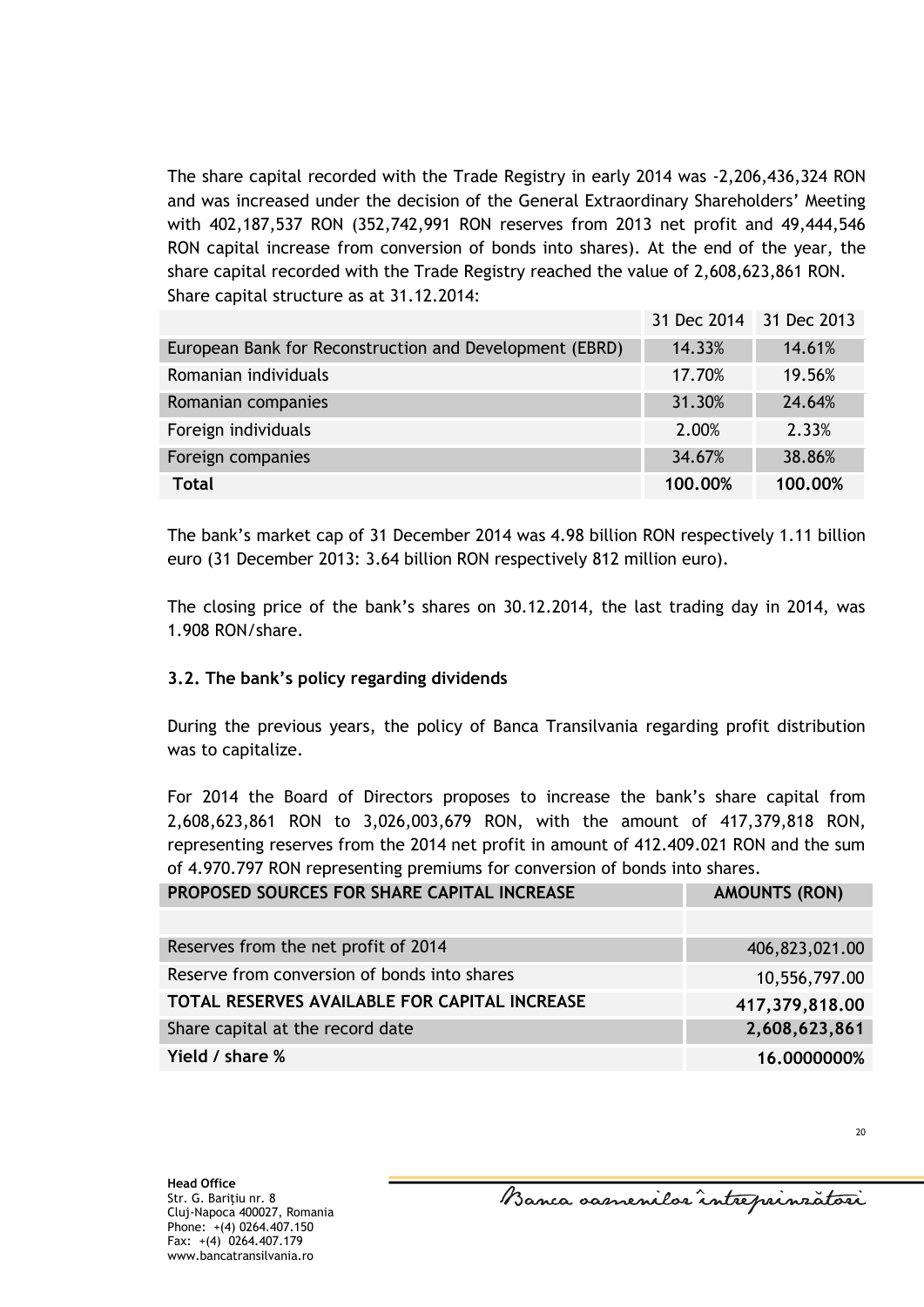After the share capital increase with 417,379,818 RON, for each 100 shares 16.0000000 new shares will be assigned (respectively a number of new shares corresponding to the ratio 417,379,818 RON/2,608,623,861 shares).

For 2013, as approved by GSM, the bank capitalized the recorded profit, the bank's share capital was increased by 352,742,991 RON, and the share allocation rate for the free shares was 0.1598 (for each 100 shares owned a number of 15.98700072 new shares were allocated).

For 2012, as approved by GSM, the bank capitalized the recorded profit, the bank's share capital was increased by 303,393,911 RON, and the share allocation rate for the free shares was 0.1594 (for each 100 shares owned a number of 15.94257221 new shares were allocated).

## **3.3**. **The bank's share buyback activities:**

At the end of 2014 the bank owned a number of 5,900,000 repurchased shares with a purchase value of 10,467,618.04 RON. These buybacks are in line with the schedule approved through the Decisions of the Shareholders' Extraordinary General Meeting of Banca Transilvania S.A as of 29.04.2014.

## **3.4. The number and nominal value of the shares issued by the parent company and owned by the subsidiaries:**

None of the companies of the BT Group owns Banca Transilvania shares (TLV). At 31.12.2014 the BT INVEST1 investment fund managed by the BT Asset Management companies holds a number of 6,953,271 Banca Transilvania shares (TLV), representing 0.266549% of the Bank's capital.

| BT subsidiary               | No. of shares<br>held | <b>Nominal value</b><br>at 31.12.2014 | Percentage<br>held |
|-----------------------------|-----------------------|---------------------------------------|--------------------|
| <b>BT INVEST1</b>           | 6,953,271             | 6,953,271                             | 0.266549%          |
| <b>TOTAL BT SHARES held</b> | 6,953,271             | 6,953,271                             | 0.266549%          |

#### **3.5. Bonds issued by the bank:**

In 2013 Banca Transilvania S.A. issued a number of 50,000,000 unsecured subordinated convertible bonds, due in 2020, each with a nominal value of EUR 0.60, and a total nominal value of EUR 30,000,000. These are nominal, dematerialized bonds.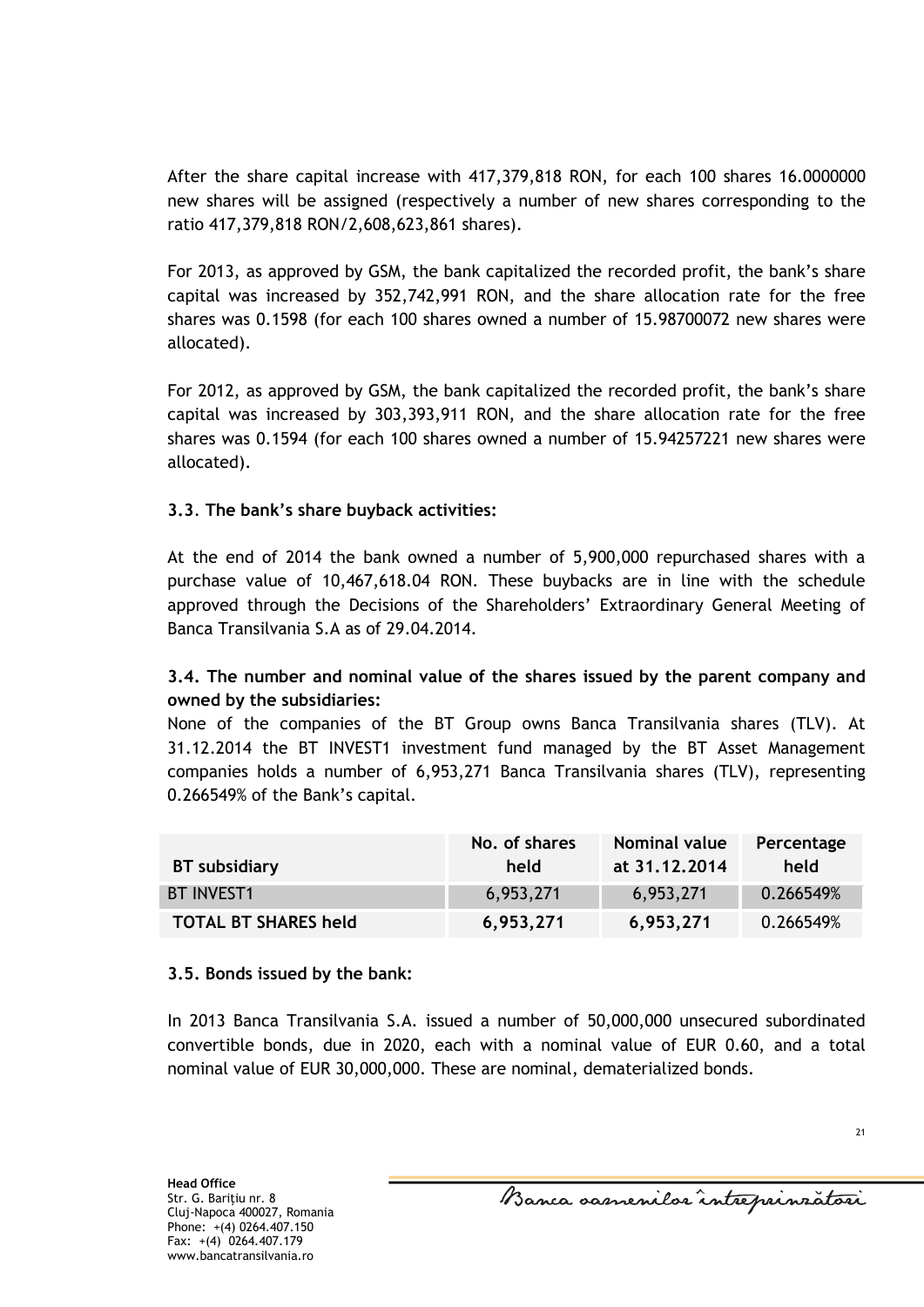As at 31 December 2013 the bank had a balance of issued subordinated time bonds in value of 30 million EUR.

As at 3.11.2014 a number of 33,453,730 bonds with a nominal value of EUR 20,072,238 were converted into 49,444,546 BT shares.

As at 31 December 2014 the bank had a balance of 16,546,270 issued subordinated bonds, in a value of EUR 9,927,762.

#### **4. Bank management**

### **4.1. List of bank Directors:**

No resignations were registered among the members of the Board of Directors and the executive management in 2014.

The Members of the Board of Directors (BD) are:

| <b>Name</b>                     | <b>Position</b>                                                                                                                               | Percentage held on<br>December 31 <sup>st</sup> , 2014                                |
|---------------------------------|-----------------------------------------------------------------------------------------------------------------------------------------------|---------------------------------------------------------------------------------------|
| Ciorcila Horia                  | Chairman of the Board of Directors                                                                                                            | 5.008588% directly and<br>together with BT<br><b>CASTORIUS LIMITED</b><br>shareholder |
| Marzanati Roberto               | Deputy Chairman of<br>Board<br>the<br>0f<br><b>Directors</b>                                                                                  | 0.026732%                                                                             |
| Palagheanu Radu Danut Directors | Non-executive Member of the Board of                                                                                                          | 0.076669%                                                                             |
| Ceocea Costel                   | Non-executive Member of the Board of<br><b>Directors</b>                                                                                      | 0.019996%                                                                             |
| <b>Puscas Vasile</b>            | Non-executive Member of the Board of<br><b>Directors</b>                                                                                      | 0.003821%                                                                             |
| <b>Grasee Thomas</b>            | Non-executive Member of the Board of<br>Directors as of April 29th, 2014; NBR<br>approval as of December 30 <sup>th</sup> , 2014              |                                                                                       |
| Gueorguiev Ivo                  | Non-executive Member of the Board of<br>Directors as of April 29 <sup>th</sup> , 2014; NBR<br>approval as of November 27 <sup>th</sup> , 2014 |                                                                                       |

**Ciorcila Horia** was born in 1963 in Cluj-Napoca and graduated from the Faculty of Automation and Computers, at the Polytechnic Institute of Cluj-Napoca, in 1989. He

**Head Office** Str. G. Bariţiu nr. 8 Cluj-Napoca 400027, Romania Phone: +(4) 0264.407.150 Fax:  $+(4)$  0264.407.179 www.bancatransilvania.ro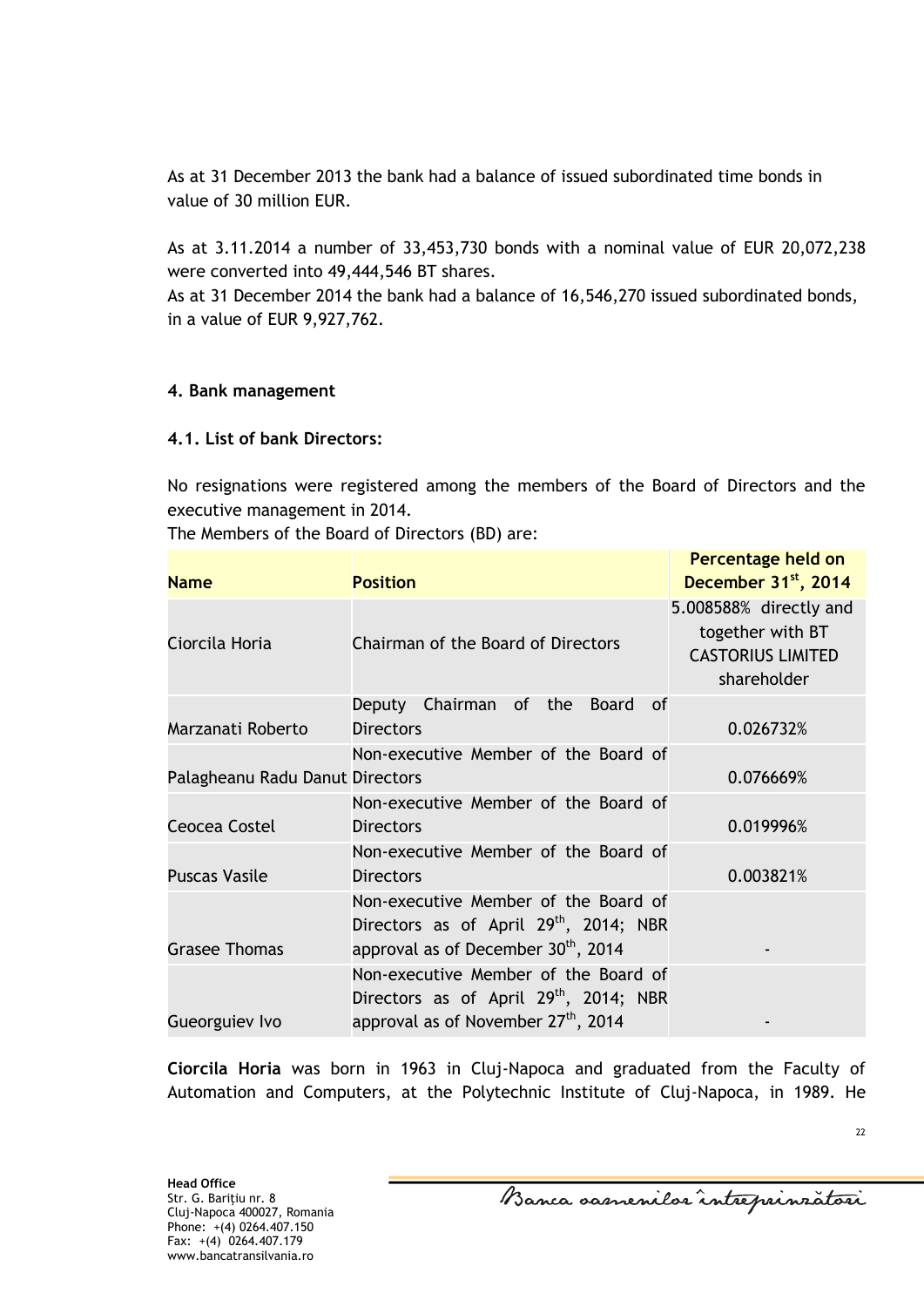participated, as a founding member, to the establishment of Banca Transilvania S.A. and of several companies from Banca Transilvania S.A. group from in finance sector (insurance, leasing, etc.) since 1993. He also participated, as a founding member, in the establishment of trade companies such as the Maestro Industries and Astral TV companies group.

He has been a member of the Board of Directors of Banca Transilvania S.A. since its founding, and, starting with 2002, he has been the Chairman of the Bank Board of Directors.

**Marzanati Roberto** was born in 1950 and graduated from the Business Administration School of Torino, Italy. His banking career started in 1973, and, over time, he acquired professional experience in numerous banking institutions, such as: Hypo-Alpe Adria Bank (Croatia) – member of the Supervisory Committee, Market Banka (BiH) – member of the Board of Directors, and, later, within Raiffeisen Bank Sarajevo. He was also the member of the Supervisory Committee of Slavonska Banka (Croatia) and, during the period July 2001 - 2008, he was a member of the Loan Committee. Moreover, he was a member of the Board of Directors for Export Credit Bank, Skopje, Macedonia during the period 2001-2008. Starting with 1993, Mister Marzanati becomes a Senior Consultant within the EBRD London, and, since 1997, a Senior Banker within the same institution.

In 2002, he was appointed as member of the Board of Directors of Banca Transilvania S.A.

**Palagheanu Radu Danut** was born in 1951, in Cluj-Napoca. In 1976 he graduated from the Faculty of Electrical Engineering from the Polytechnic Institute of Cluj-Napoca. He started his activity in 1977 - at I.S.C.I.P, as Head of the Mechanical-Energy sector - Cluj Napoca, and in 1979 we worked at the Enterprise of Electrical Networks as an engineer – Cluj Napoca. In 1985, he transferred to the Territorial Centre for Electronic Computing as Expert Instructor - Cluj Napoca, and, since 1990, to the Department for Work and Social Welfare Problems as Chief of Office for Personnel Workload - Cluj Napoca. Since 1991, he served within the private sector at – SC Compexit Import Export SRL – Cluj Napoca as a Chief Executive Officer, and since 1992, at SC Compexit Cars SRL – Cluj Napoca, as a Chief Executive Officer. Since 1993, he participated as a founding member and initiator to the establishment of Banca Transilvania S.A..

He was a member of the Board of Directors of Banca Transilvania S.A. from 1994 until 1995. In 1995 he became the Chief Executive Officer of SC Compexit Trading SRL Cluj Napoca, and, starting with 2010, he rejoined the Board of Directors of Banca Transilvania SA.

**Ceocea Costel** was born in 1956, in Buzau. He graduated from the Faculty of Economics at 'Alexandru Ioan Cuza' University of Iasi, and since 2004, he is a PhD applicant for Industrial Engineering at the Technical University 'Gheorghe Asachi' of Iasi. He started his activity in

Banca samenilor intreprinzatori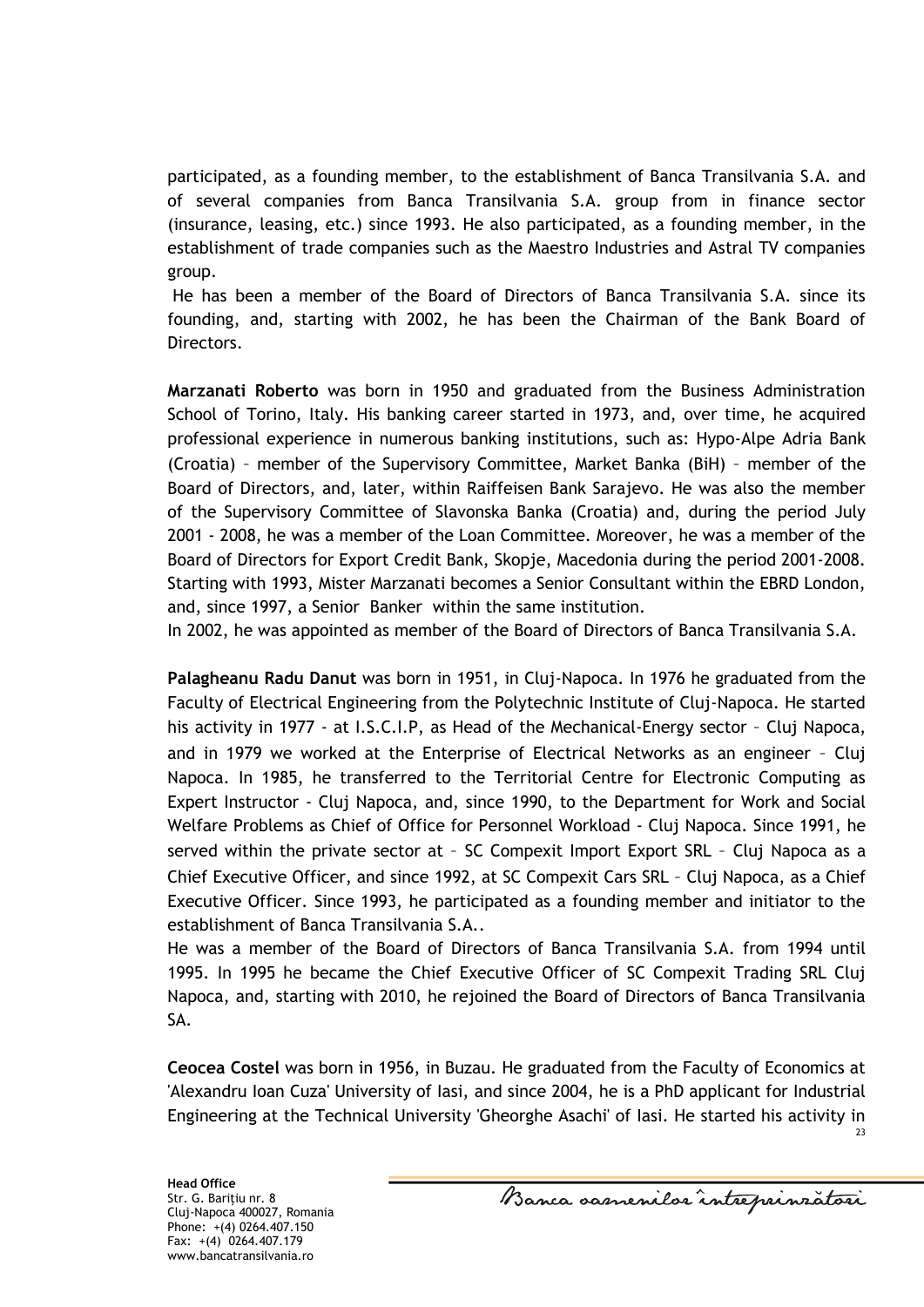1976, at CCH Letea Bacau, and since 1981, entered the political sector, at Bacau County Council. In 1991 he was employed at Bacau Chamber of Commerce and Industry as Specialist Advisor, being promoted as Head of Department- Internal and International Affairs. In 1994, he transferred to 'Moldova' SA Financial Investment Company, acting as Specialist Advisor, Head of Department (1997), Manager (2001), Deputy Chairman (2005) and Deputy Chief Executive Officer within the same institution. In 2008, he became Chairman and Chief Executive Officer within the Board of Directors Steering Committee of 'Moldova' SA Financial Investment Company. He has been a member of the Board of Directors of Banca Transilvania S.A. since April 2010.

**Puscas Vasile** was born in 1952, in the town of Surduc, Salaj county. In 1976 he graduated from the Faculty of History and Philosophy of Babeş-Bolyai University, Cluj-Napoca, holding a Bachelor in History and Social Sciences. In 1991, he obtained his PhD in History, from Babeş-Bolyai University, Cluj-Napoca, and, in 1995, he becomes a University Professor with PhD. at the Faculty of History and Philosophy, the Department of Contemporary History and International Affais, Babeş-Bolyai University, Cluj - Napoca. During the period December 2000 - December 2004, he served as Minister Delegate for the Nastase Government and as chief negotiator of Romania to the European Union. In December 2008, he was appointed State Secretary within the Department for European Affairs (DEA), and, at the beginning of 2009, he was promoted from head of department to the rank of minister. In October 2009, he left the DEA management. He has been a member of the Board of Directors of Banca Transilvania S.A. since November 2013.

**Grasee Thomas** was born in 1955. He graduated from the Business School of Finance and Management of Bankakademie, Frankfurt, Germany, in 1977.

He has been a member of the Board of Directors of Banca Transilvania S.A. since April 29th, 2014.

**Gueorguiev Ivo** was born in 1964. He graduated from the University of National and World Economy of Sofia, Bulgaria, in 1990 and holds an MBA from Alberta University of Edmonton, Canada, which he obtained in 1993.

He has been a member of the Board of Directors of Banca Transilvania S.A. since April 29th, 2014.

The list of bank affiliated persons is attached.

#### **4.2. Bank executive management:**

The Management Committee is in charge of the bank management, having the following structure:

Banca samenilar intreprinsatori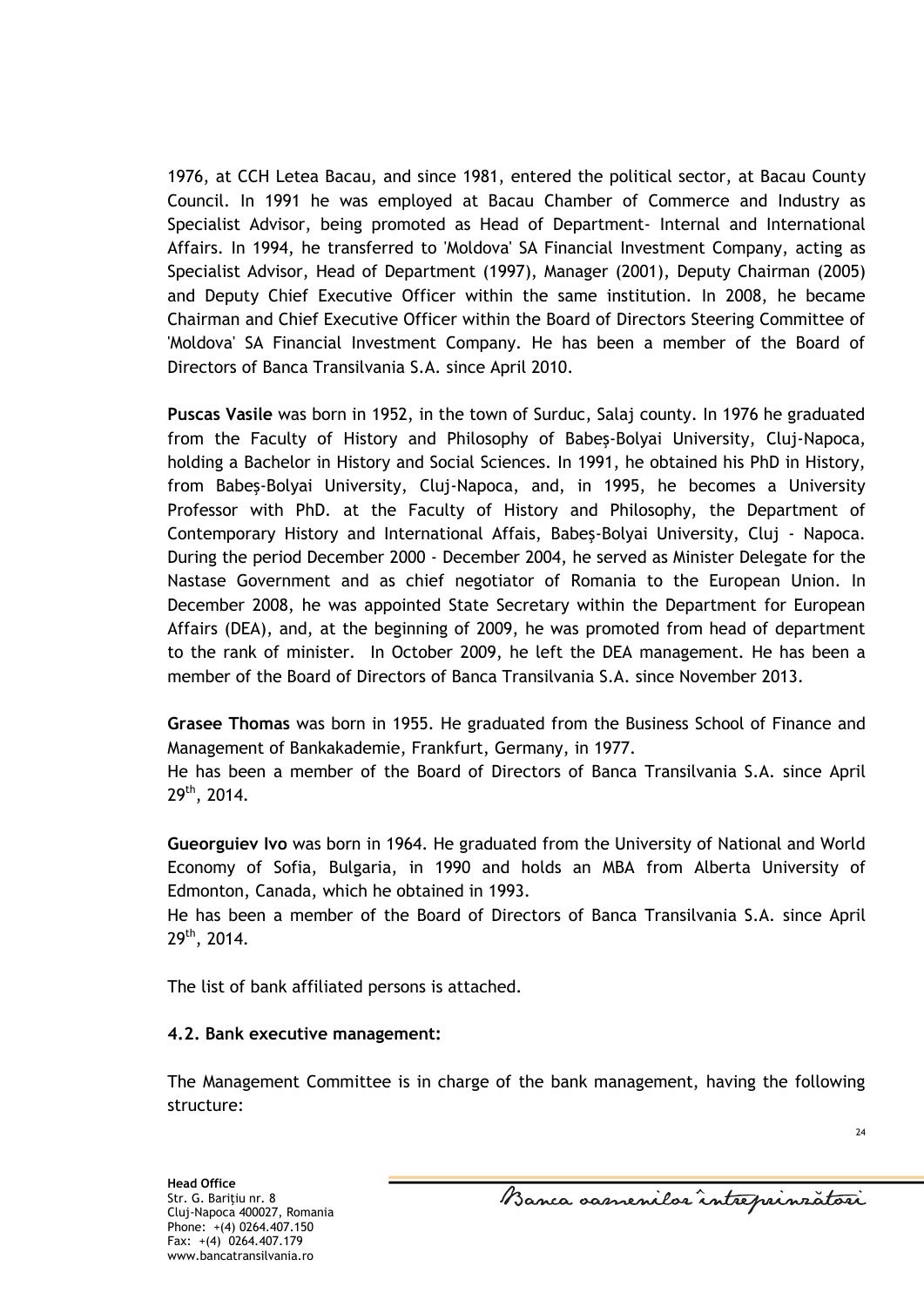| <b>Name</b>              | <b>Position</b>                                                           | Percentage held on<br>December 31 <sup>st</sup> ,<br>2014 |
|--------------------------|---------------------------------------------------------------------------|-----------------------------------------------------------|
| Tetik Ömer               | <b>Chief Executive Officer</b>                                            | 0.039339%                                                 |
| <b>Calinescu George</b>  | <b>CFO Deputy Chief Executive Officer</b>                                 | 0.004072%                                                 |
| Runcan Luminita          | <b>CRO Deputy Chief Executive Officer</b>                                 | 0.043458%                                                 |
| Toderici Leontin         | <b>COO Deputy Chief Executive Officer</b>                                 | 0.071688%                                                 |
| Dudoju Andrej            | Company Deputy Chief Executive Officer                                    | 0.056894%                                                 |
| Nistor Gabriela Cristina | Banking Deputy Chief Executive<br>Retail<br><b>Officer</b>                | 0.037538%                                                 |
| Moisa Tiberiu            | Network and Business Development Deputy<br><b>Chief Executive Officer</b> | 0.022675%                                                 |

The other members of the Executive Management Committee are:

| <b>Name</b>          | <b>Position</b>                                                                                             |
|----------------------|-------------------------------------------------------------------------------------------------------------|
| Pojoca Lucia Ana     | Chief Operating Officer-Oradea Regional (DEO)                                                               |
| Bucur Ioan Calin     | Risk Management Chief Operating Officer (DEMR)                                                              |
|                      | Nadasan Mihaela Simona Financial Institutions and International Affairs Chief Operating<br>Officer (DEIFRI) |
| Doca Nevenca Zoranca | Human Resources Chief Operating Officer (DERU)                                                              |
| Olanescu Ioana       | Corporate Governance and Contentious Chief Operating Officer<br>(DEGCC)                                     |
| Plesuvescu Bogdan    | Legal, Workout and Insolvency Chief Operating Officer (DEJWI)                                               |

**4.3.** For all persons indicated in 4.1. and 4.2., any litigation or administrative proceedings where they have been involved in the last 5 years, with regards to their activity within the bank and others activities concerning the ability of said persons in performing corresponding duties within the bank shall be specified.

The Bank issued current informative reports to Bucharest Stock Exchange, hence promptly and correctly informing all shareholders on any significant changes occurring in the financial statements, the structure of management, potential litigations involving them or any litigations related to the bank activity.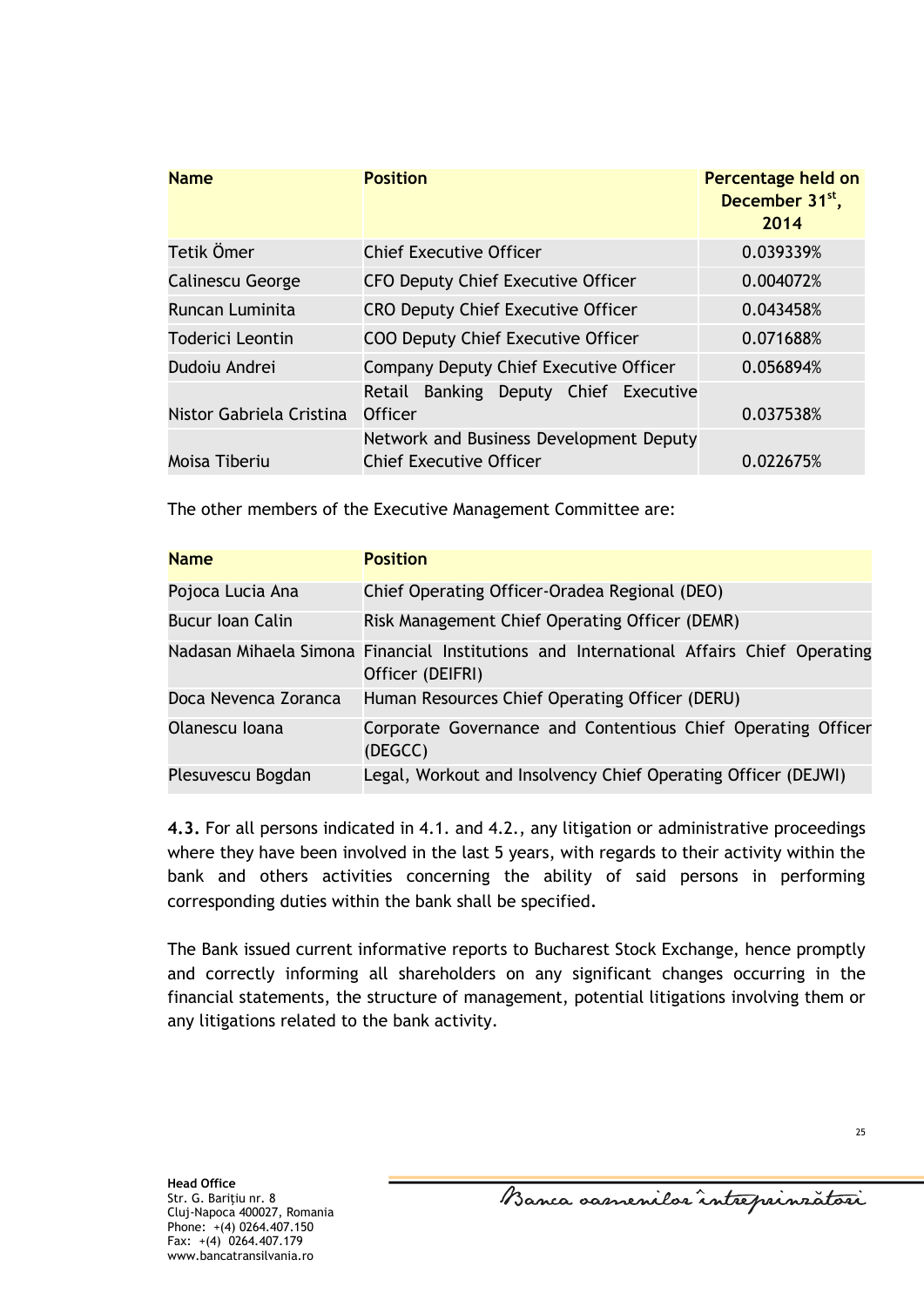## **5. Financial-accounting statement**

The information presented in the individual financial statements for the 2014 financial exercise is based on the rules for accounting organization and management, in accordance with the Law no. 82/1991, published as further amended and completed, the NBR Order no.27/2010 approving the accounting rules under International Financial Reporting Standards adopted by the European Union, as amended and supplemented by the NBR Order no. 29/December 29<sup>th</sup>, 2011, the NBR Order no.1/January 30<sup>th</sup>, 2013, as well as other NBR instructions in the area.

The obligations to the state and local budget and special funds were correctly determined and the related payments were made according to the legal provisions.

The Statement of Financial Position, the Statement of Income, the Cash Flow Statements, the Changes in Shareholders' Equity, the Accounting policies and the explanatory notes were prepared in compliance with the Order 27/2010 approving the accounting rules under International Financial Reporting Standards adopted by the European Union, as further amended and supplemented. The items in the balance sheets are in accordance with the data in the trial balance and truthfully reflect the assets determined under the annual inventory.

The analysis of the economic and financial situation of the bank, based on the financial statements, as compared to the last 3 years, are as follows:

| a) Balance sheet record:                              |            |            | <b>Thousand</b><br><b>RON</b> |
|-------------------------------------------------------|------------|------------|-------------------------------|
| <b>INDICATOR</b>                                      | 2014       | 2013       | 2012                          |
| Cash and cash equivalents                             | 4,225,966  | 4,101,913  | 5,576,290                     |
| <b>Bank investments</b>                               | 2,378,906  | 1,758,512  | 1,383,114                     |
| Financial assets at fair value through profit or loss | 52,311     | 11,122     | 39,179                        |
| Loans and advances granted to clients                 | 17,517,192 | 16,667,200 | 15,457,481                    |
| Securities classified as held for sale                | 10,852,865 | 8,936,455  | 6,529,701                     |
| Securities held until maturity                        |            |            |                               |
| Tangible assets                                       | 289,662    | 289,046    | 290,006                       |
| Intangible assets                                     | 70,466     | 82,908     | 80,090                        |
| Investments in shares                                 | 74,856     | 73,956     | 74,053                        |
| Deferred tax receivables                              |            |            |                               |
| Other assets                                          | 157,288    | 144,753    | 142,130                       |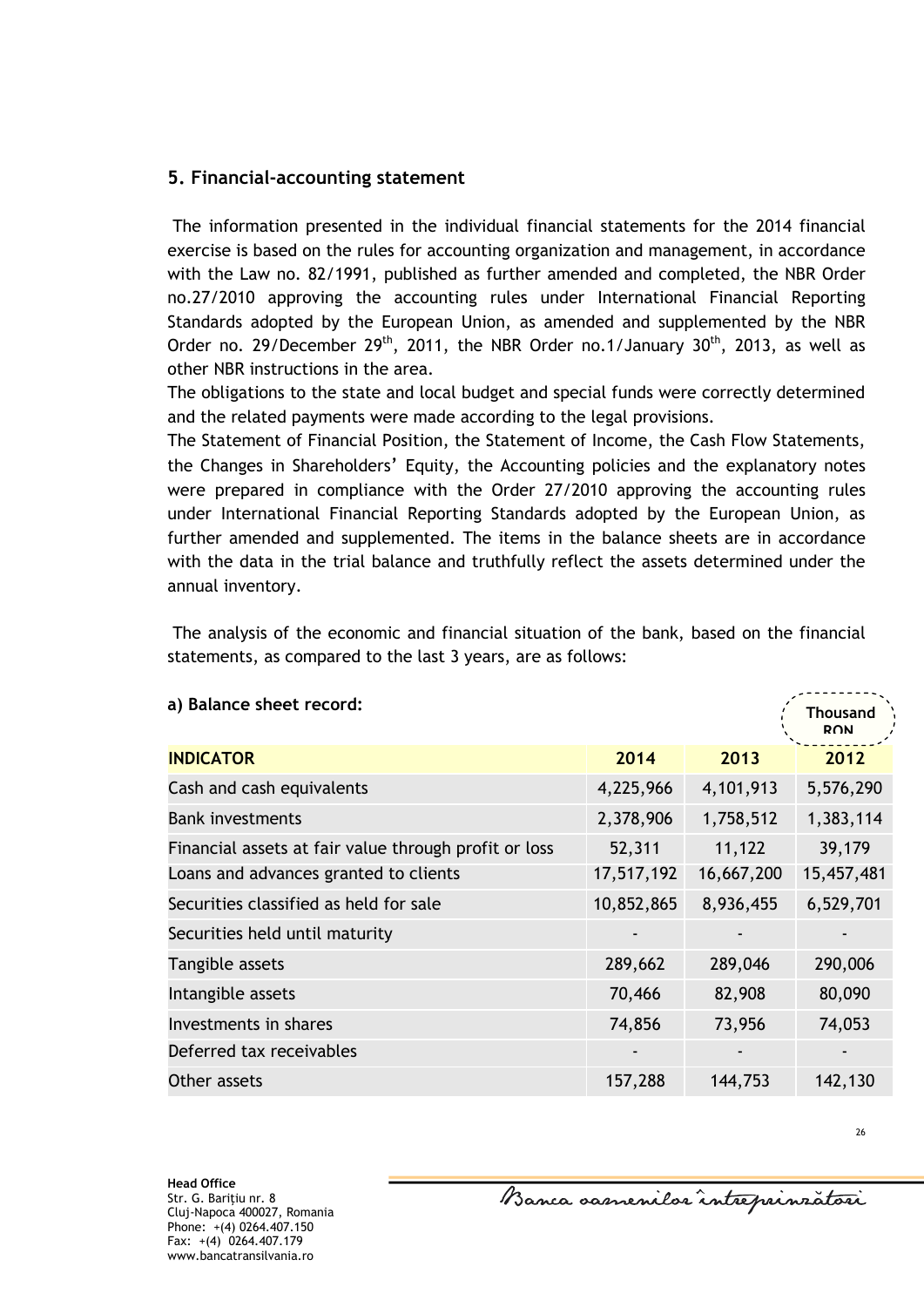| <b>Total assets</b>                               |            | 35,619,512 32,065,865 | 29,572,044   |
|---------------------------------------------------|------------|-----------------------|--------------|
| <b>Bank deposits</b>                              | 133,348    | 418,755               | 45,953       |
| Deposits from clients                             | 30,045,502 | 25,803,860            | 23, 232, 922 |
| Loans from banks and other financial institutions | 949,053    | 2,067,261             | 2,969,302    |
| Other subordinate debts                           | 394,658    | 377,913               | 288,810      |
| Debts on the deferred tax                         | 43,716     | 59,985                | 28,228       |
| Other debts                                       | 351,274    | 295,597               | 311,892      |
| <b>Total debts</b>                                | 31,917,551 | 28,983,371            | 26,877,107   |
| Share capital                                     | 2,695,125  | 2,292,937             | 1,989,543    |
| Capital premiums                                  | 38,873     |                       |              |
| Retained earnings                                 | 490,160    | 430,043               | 376,144      |
| Own shares                                        | $-10,468$  | $-818$                | $-7,752$     |
| <b>Revaluation reserve</b>                        | 27,852     | 28,997                | 38,125       |
| Other reserves                                    | 460,419    | 331,335               | 298,877      |
| <b>Total equity</b>                               | 3,701,961  | 3,082,494             | 2,694,937    |
| <b>Total debts and equity</b>                     |            | 35,619,512 32,065,865 | 29,572,044   |

**b) The profit and loss account:** 

**Thousand RON** 

| <b>INDICATOR</b>                                                     | 2014       | 2013       | 2012         |
|----------------------------------------------------------------------|------------|------------|--------------|
| Interest income                                                      | 1,756,615  | 1,846,013  | 2,012,405    |
| Interest expenses                                                    | $-619,013$ | $-855,631$ | $-1,074,536$ |
| Net interest income                                                  | 1,137,602  | 990,382    | 937,869      |
| Fee and commission income                                            | 498,843    | 435,175    | 487,716      |
| Fee and commission expenses                                          | $-90,456$  | $-73,439$  | $-63,016$    |
| Net fee and commission income                                        | 408,387    | 361,736    | 424,700      |
| Net trading income                                                   | 126,805    | 128,832    | 131,164      |
| Net earnings from the sale of financial instruments<br>held for sale | 338,784    | 203,613    |              |
| Contribution to the Guarantee Fund of Deposit in the                 |            |            |              |
| <b>Banking System</b>                                                | $-73,152$  | $-64,398$  | $-54,045$    |
| Other operating income                                               | 62,053     | 39,172     | 44,340       |
| <b>Operating income</b>                                              | 2,000,479  | 1,659,337  | 1,484,028    |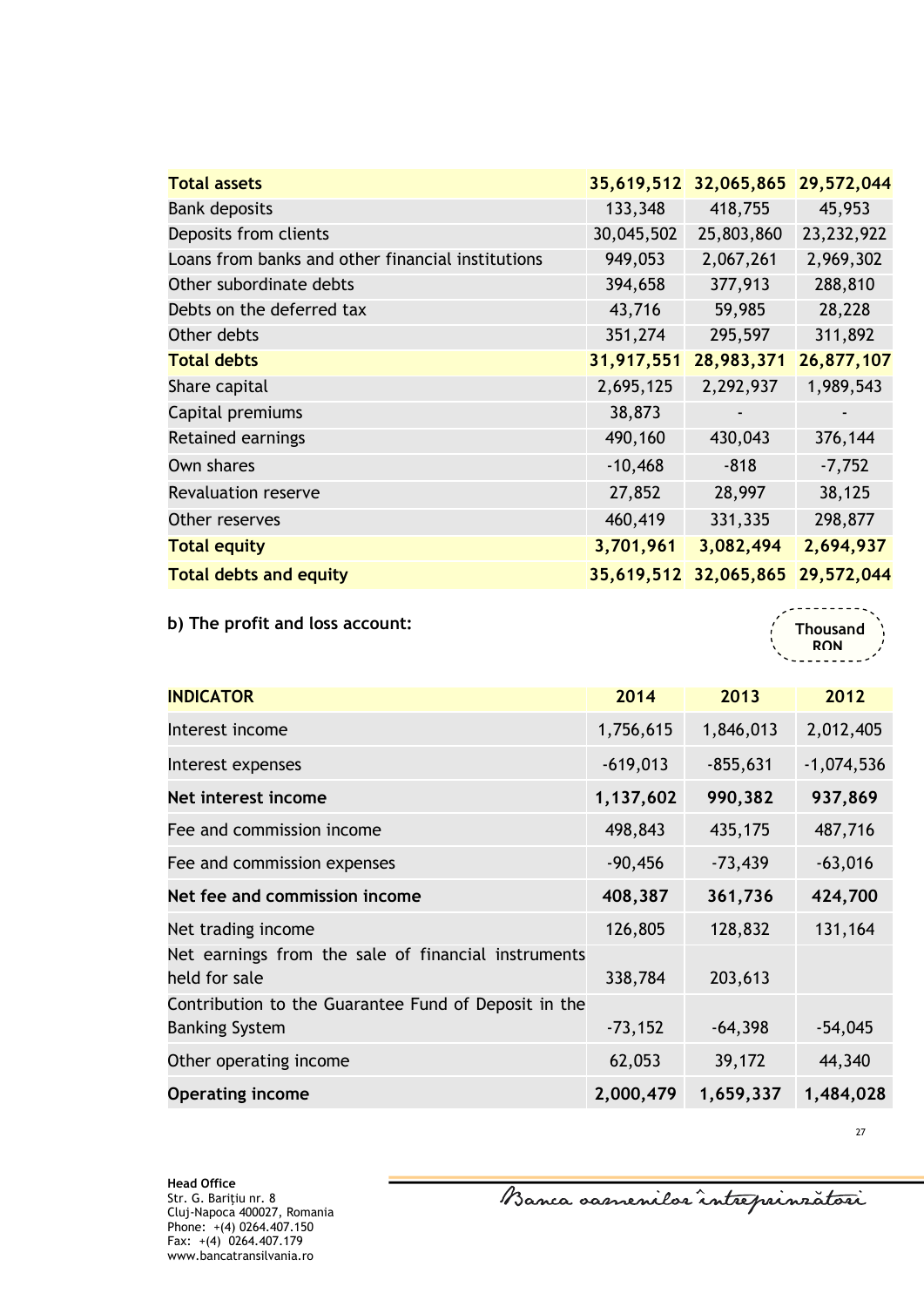| Net expenses with provisions for assets, other loan |              |                |                |
|-----------------------------------------------------|--------------|----------------|----------------|
| debts and commitments                               | $-667,062$   | $-407,384$     | $-374,634$     |
| Personnel expenses                                  | $-451,575$   | $-441,242$     | $-415,916$     |
| Amortization expenses                               | $-57,385$    | $-56,780$      | $-46,422$      |
| Other operating expenses                            | $-319,410$   | $-310,829$     | $-306, 297$    |
| <b>Operating expenses</b>                           | $-1,495,432$ | $-1, 216, 235$ | $-1, 143, 269$ |
| Profit before tax                                   | 505,047      | 443,102        | 340,759        |
| Profit tax expenses                                 | $-70,717$    | $-68,204$      | $-20,327$      |
| <b>Profit of the financial exercise</b>             | 434,330      | 374,898        | 320,432        |

**c ) Cash flow: Statement of Cash Flows**

**INDICATOR 2014 2013 2012 Cash and cash items at the beginning of the period**  $\left( 5,726,957 \right)$  **6,879,478**  $\left( 5,019,370 \right)$ ± Net cash from operating activities 1,688,634 -230,522 1,461,778  $\pm$  Net cash from the investment activity  $\overline{\phantom{0}}$   $\overline{\phantom{0}}$   $\overline{\phantom{0}}$   $\overline{\phantom{0}}$   $\overline{\phantom{0}}$   $\overline{\phantom{0}}$   $\overline{\phantom{0}}$   $\overline{\phantom{0}}$   $\overline{\phantom{0}}$   $\overline{\phantom{0}}$   $\overline{\phantom{0}}$   $\overline{\phantom{0}}$   $\overline{\phantom{0}}$   $\overline{\phantom{0}}$   $\overline{\phantom{0}}$  $\pm$  Net cash/ (used in) from funding activities  $\begin{array}{r} -998,122 \end{array}$  -869,650 470,887 **Cash at the end of the period** 6,381,816 5,726,957 6,879,478

The economic and financial situation is shown in detail in the financial statements enclosed hereto.

The following documents are enclosed to this report:

- The Report of Banca Transilvania SA Board of Directors for the year 2014;
- The management statement on taking responsibility for drafting the financial statements for the year 2014;
- The Consolidated Report of Banca Transilvania Financial Group Directors, for the year 2014;
- The financial statements, at individual and consolidated IFRS level, together with explanatory notes;
- The Independent Auditor's Report, KPMG Audit SRL, for the financial statements, at individual and consolidated IFRS level.

**Thousand RON**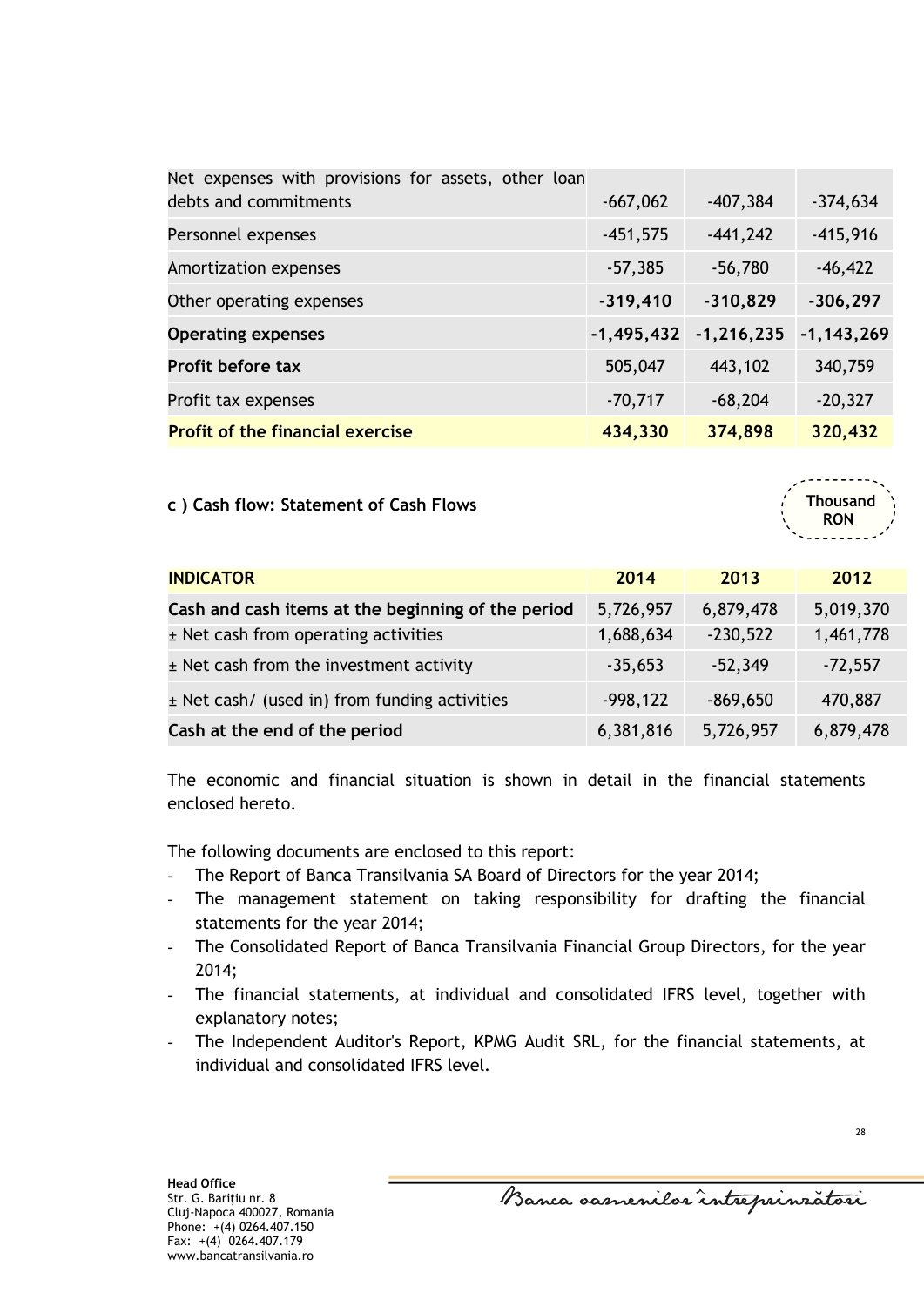The annual report shall be accompanied by copies of the following documents:

a) copies of supporting documents for all amendments brought to theArticles of Incorporation in the II<sup>nd</sup> part of 2014;

Please note that the decisions of the General Meeting of Shareholders have been operatively transposed into the Articles of Incorporation. They have been implemented and approved by the competent bodies.

b) major agreements concluded in 2014:

In 2014, the first funding part of the EUR 20 million, received under the Jeremie program of the European Investment Fund, was drawn, the first part of the EUR 10 million under the ROSEFF program, signed with EBRD, was committed, EUR 15 million loans were granted under the EEEF program, signed with Deutsche Bank, and an important funding agreement was signed with the European Investment Bank, amounting to EUR 75 million, to be accessed in 2015.

c) resignation/dismissal documents from members of the Board of Directors, executive management, censors-No such documents have been registered in 2014;

d) list of bank subsidiaries and of the companies managed by the bank **-**The list of BT Subsidiaries is enclosed as an Appendix to this report;

e) list of bank affiliates - The list of persons holding special relations with the BT is enclosed as an Appendix to this report.

| CHAIRMAN OF THE BOARD CHIEF EXECUTIVE |                   | DEI |
|---------------------------------------|-------------------|-----|
| OF DIRECTORS                          | <b>OFFICER</b>    | OFI |
| <b>HORIA CIORCILA</b>                 | <b>ÖMER TETIK</b> | GE( |

**DEPUTY CHIEF EXECUTIVE OFFICER ORGE CALINESCU**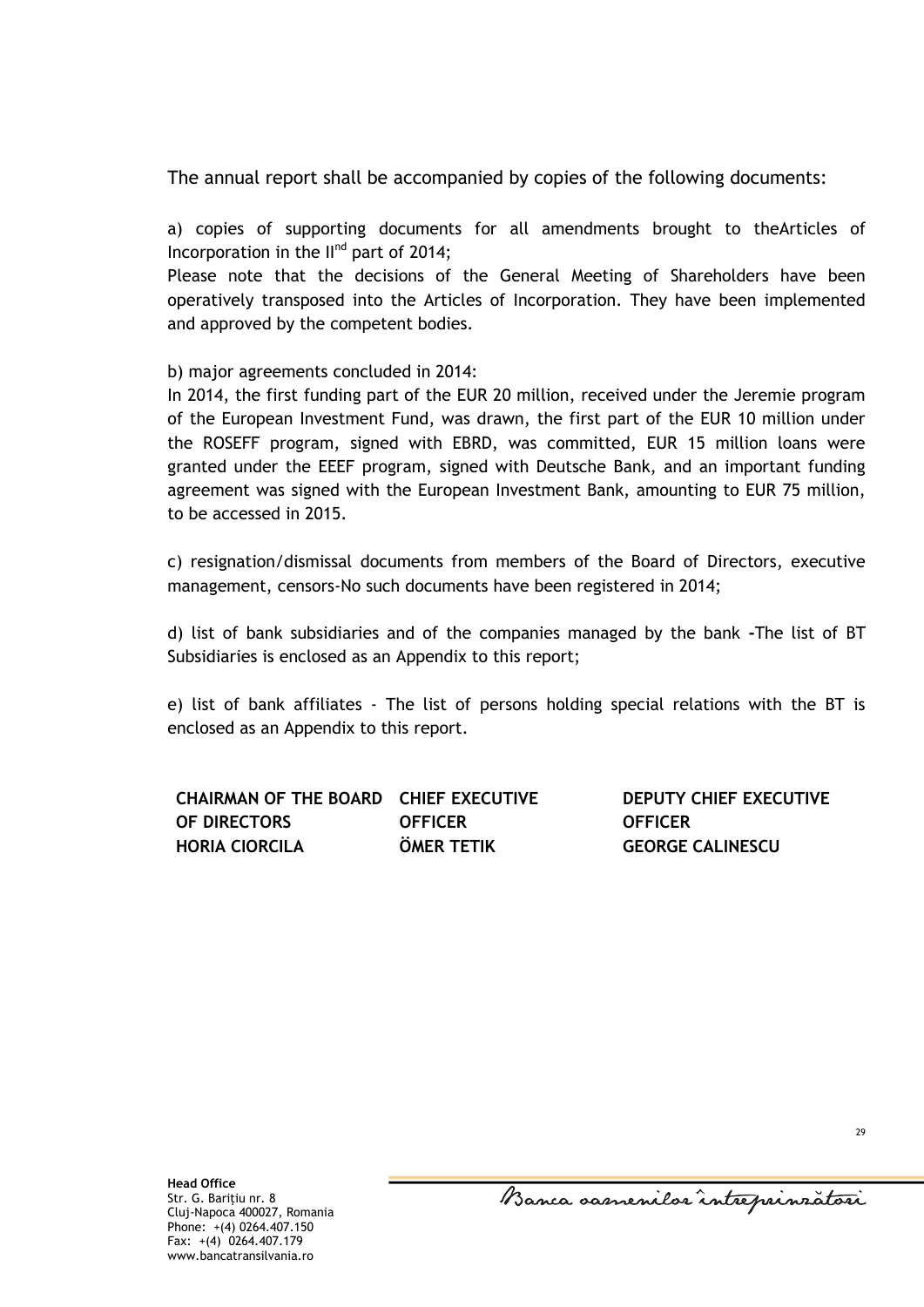#### **APPENDIX**

The Group Banca Transilvania ('Group') includes the parent-company, Banca Transilvania S.A. ('Bank') and its subsidiaries, based in Romania and in the Republic of Moldova. The consolidated financial statements of the Group for the financial exercise completed on December 31<sup>st</sup>, 2014 comprise ofthe financial statements of Banca Transilvania S.A. and of its subsidiaries, which comprise the whole Group. The subsidiaries comprise of the following entities:

|                                          |                             | <b>December</b>  | <b>December</b>  |
|------------------------------------------|-----------------------------|------------------|------------------|
| <b>Subsidiary</b>                        | <b>Field of activity</b>    | $31^{st}$ , 2014 | $31^{st}$ , 2013 |
| BT Securities S.A.                       | Investments                 | 98.68%           | 98.68%           |
| BT Leasing Transilvania IFN S.A.         | Leasing                     | 100.00%          | 100.00%          |
| BT Investments S.R.L.                    | investments                 | 100.00%          | 100.00%          |
| BT Direct IFN S.A.                       | consumer loans              | 100.00%          | 100.00%          |
| BT Building S.R.L.                       | investments                 | 100.00%          | 100.00%          |
| BT Asset Management S.A.I S.A.           | management of assets        | 80.00%           | 80.00%           |
| BT Solution Agent de Asigurare S.R.L.    | activities auxiliary to     | 95.00%           | 95.00%           |
|                                          | insurance and pension funds |                  |                  |
| BT Asiom Agent de Asigurare S.R.L.       | activities auxiliary to     | 99.95%           | 95.00%           |
|                                          | insurance and pension funds |                  |                  |
| BT Safe Agent de Asigurare S.R.L.        | activities auxiliary to     | 99.99%           | 99.99%           |
|                                          | insurance and pension funds |                  |                  |
| BT Intermedieri Agent de Asigurare       | activities auxiliary to     | 99.99%           | 99.99%           |
| S.R.L.                                   | insurance and pension funds |                  |                  |
| BT Compania de Factoring S.R.L.          | factoring                   | 100.00%          | 100.00%          |
| BT Operational Leasing S.A.              | Leasing                     | 94.73%           | 94.73%           |
| <b>BT Leasing MD SRL</b>                 | Leasing                     | 100.00%          | 100.00%          |
| Transilvania Imagistica S.A.             | other activities related to | 88.38%           | 82.31%           |
|                                          | human health                |                  |                  |
| <b>Improvement Credit Collection SRL</b> | Activities of collection    | 100.00%          | 100.00%          |
|                                          | agencies and the loan       |                  |                  |
|                                          | reporting offices           |                  |                  |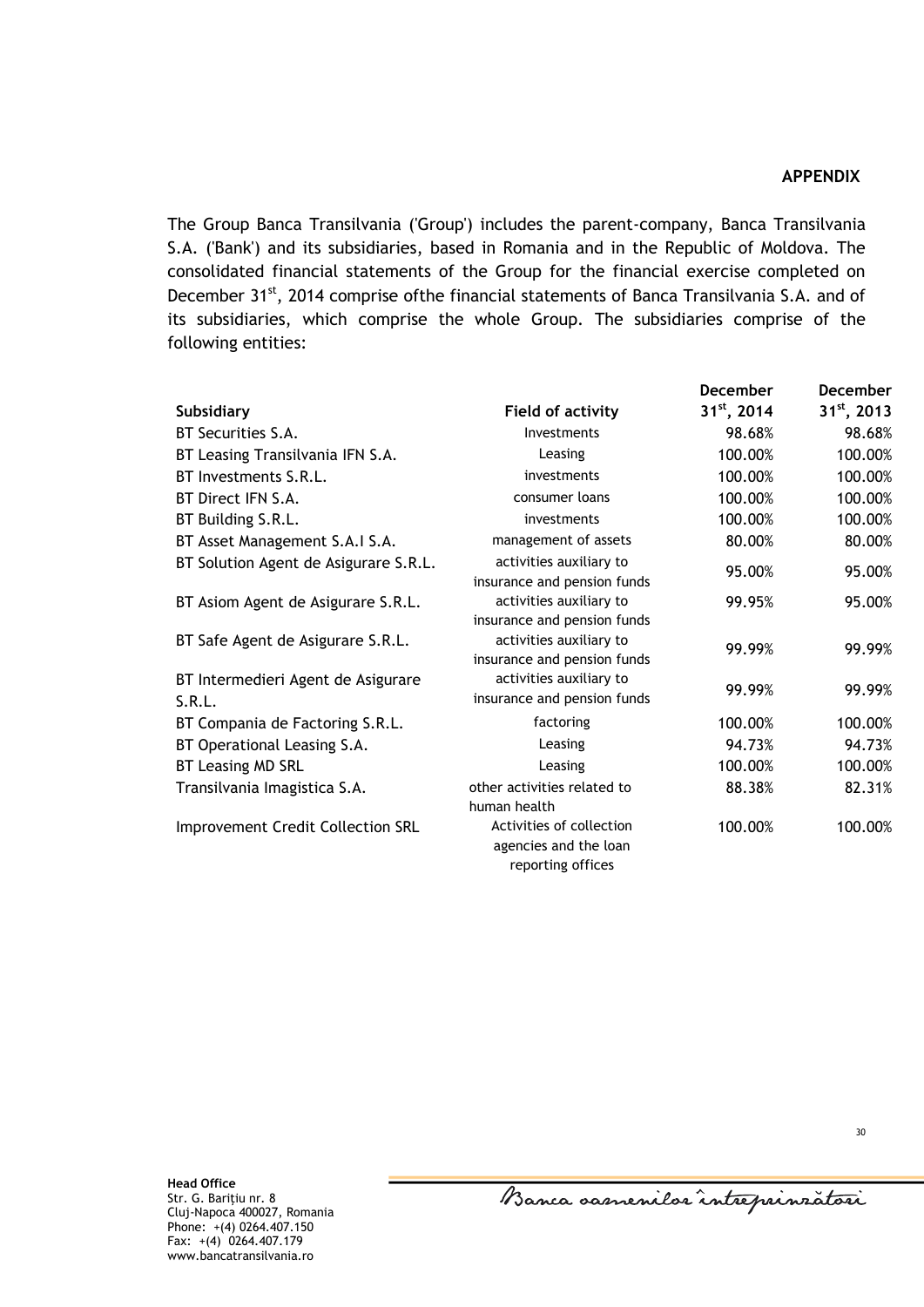## **PERSONS HOLDING SPECIAL RELATIONS WITH THE LOAN INSTITUTION AS OF DECEMBER 31ST, 2014**

| <b>NAME</b>                            |
|----------------------------------------|
| <b>BANCA TRANSILVANIA SA</b>           |
| <b>ACISA</b>                           |
| ANTREPRIZA CLUJ ZALAU SA               |
| EBRD                                   |
| <b>BESTDO SA</b>                       |
| BT ASIOM AGENT DE ASIGURARE SRL        |
| BT ASSET MANAGEMENT S A I SA           |
| <b>BT BUILDING SRL</b>                 |
| <b>BT DIRECT SRL</b>                   |
| BT INTERMEDIERI-AGENT DE ASIGURARE SRL |
| BT INVESTMENTS SRL                     |
| <b>BT LEASING MD</b>                   |
| BT LEASING TRANSILVANIA SA             |
| BT OPERATIONAL LEASING SA              |
| BT SAFE-AGENT DE ASIGURARE SRL         |
| <b>BT SECURITIES SA</b>                |
| BT SOLUTION-AGENT DE ASIGURARE SRL     |
| <b>BUCUR CALIN IOAN</b>                |
| <b>BUCUR MARIUTA DANIELA</b>           |
| CALINESCU GEORGE RAZVAN                |
| <b>CANTINA DEJ SA</b>                  |
| <b>CEOCEA COSTEL</b>                   |
| <b>CIORCILA HORIA</b>                  |
| <b>CIORCILA SIMONA NICULINA</b>        |
| <b>COMPANIA DE FACTORING SRL</b>       |
| <b>COMPEXIT AUTO RULATE SRL</b>        |
| <b>COMPEXIT TRADING SRL</b>            |
| <b>CONSTRUCTII DEJ SA</b>              |
| <b>CONSTRUCTII MONTAJ SA</b>           |
| DOCA NEVENCA ZORANCA                   |
| DOCA NICOLAE VALENTIN                  |
| <b>DUDOIU ANDREI</b>                   |
| <b>DUDOIU MARIA</b>                    |
| <b>DUDOIU MONICA</b>                   |
| <b>ELBA NOVO SRL</b>                   |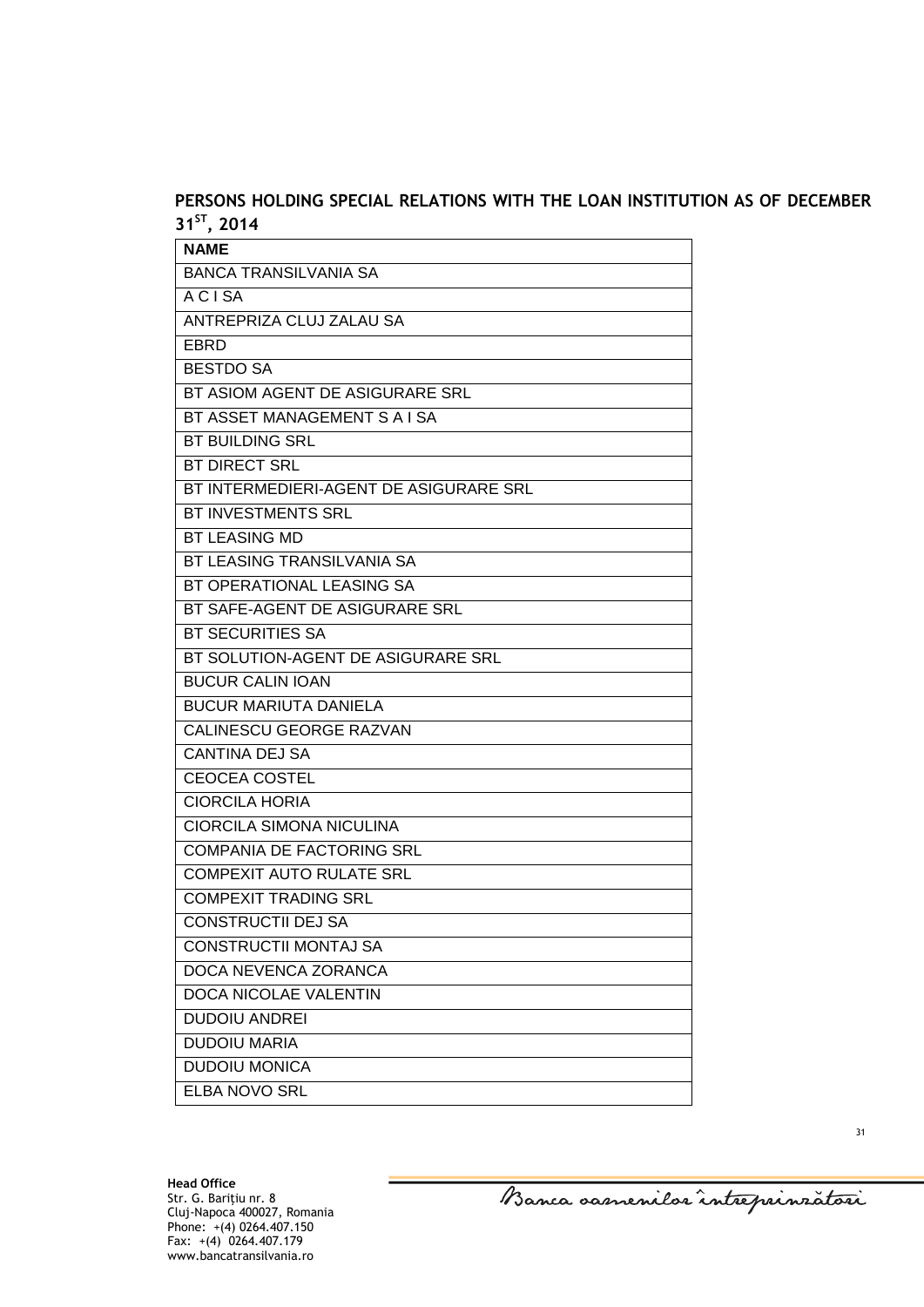| <b>EUR CONSULT SRL</b>                           |
|--------------------------------------------------|
| <b>FLEXIPHARMA SA</b>                            |
| FUNDATIA CLUBUL INTREPRINZATORULUI ROMAN         |
| <b>FUNDATIA CLUJUL ARE SUFLET</b>                |
| <b>GEAINV SA</b>                                 |
| <b>GUEORGUIEV IVO ALEXANDROV</b>                 |
| <b>IMPROVEMENT CREDIT COLLECTION SRL</b>         |
| <b>JILOAN CORNELIA</b>                           |
| <b>MAESTRO COM SRL</b>                           |
| <b>MARZANATI ROBERTO MARCO</b>                   |
| <b>MOISA TIBERIU</b>                             |
| <b>MATES MARIA</b>                               |
| NADASAN MIHAELA SIMONA                           |
| <b>NARIA INVEST SA</b>                           |
| NISTOR GABRIELA CRISTINA                         |
| <b>NISTOR STELIAN MIHAL</b>                      |
| OMNICONSTRUCT MANAGER SA                         |
| <b>OMNICONSTRUCT SA</b>                          |
| PALAGHEANU RADU DANUT                            |
| PLESUVESCU BOGDAN                                |
| POJOCA LUCIA ANA                                 |
| POJOCA VIRGIL                                    |
| POWERAX LIMITED                                  |
| PRIM CONSULT SRL                                 |
| PROTON AUTO SRL                                  |
| PROTON ECHIPAMENTE SRL                           |
| PUSCAS MARIANA                                   |
| PUSCAS MARIANA CABINET MEDICAL                   |
| <b>PUSCAS MARIUS EMIL</b>                        |
| <b>PUSCAS VASILE</b>                             |
| PUSCAS VASILE PFA                                |
| ROSCA LAURA                                      |
| <b>ROSCA RADU CLAUDIU</b>                        |
| RUNCAN LUMINITA DELIA                            |
| <b>RUNCAN MIREL</b>                              |
| SC DE PROIECTARE PT. INVEST SI REPAR. IN CONSTR. |
| <b>SEUL AUTO SRL</b>                             |
| SIF II MOLDOVA                                   |
| SPL INVEST SA                                    |

Banca oarnenilor întreprinzatori